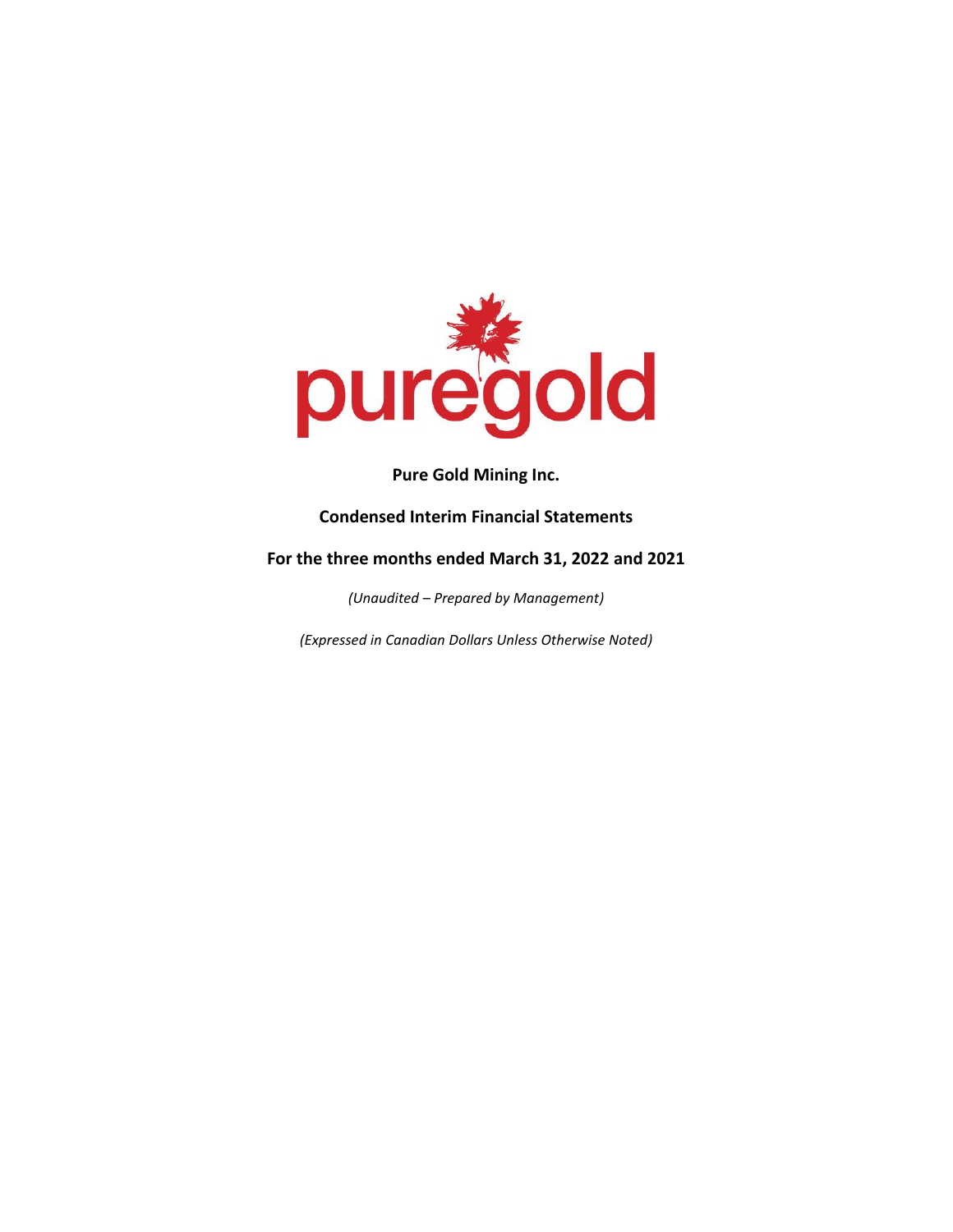#### **Condensed Interim Statements of Financial Position**

*(Unaudited – Prepared by Management) (Expressed in thousands of Canadian Dollars)*

|                                          |              |                |            | December 31, 2021   |
|------------------------------------------|--------------|----------------|------------|---------------------|
|                                          | <b>Notes</b> | March 31, 2022 |            | (restated - Note 3) |
| <b>ASSETS</b>                            |              |                |            |                     |
|                                          |              |                |            |                     |
| <b>Current Assets</b>                    |              |                |            |                     |
| Cash                                     |              | \$             | 6,546      | \$<br>8,450         |
| Amounts receivable                       | 5            |                | 2,719      | 1,191               |
| Inventories                              | 6            |                | 6,182      | 8,874               |
| Prepaid expenses                         |              |                | 1,712      | 2,612               |
| Short-term investments                   |              |                | 170        | 170                 |
|                                          |              |                | 17,329     | 21,297              |
| <b>Non-current Assets</b>                |              |                |            |                     |
| Mineral properties, plant and equipment  | 7            |                | 248,208    | 245,140             |
| Deposits                                 |              |                | 396        | 840                 |
| <b>Total Assets</b>                      |              | \$             | 265,933    | \$<br>267,277       |
|                                          |              |                |            |                     |
| <b>LIABILITIES AND EQUITY</b>            |              |                |            |                     |
| <b>Current Liabilities</b>               |              |                |            |                     |
| Accounts payable and accrued liabilities |              | \$             | 22,425     | \$<br>22,606        |
| Lease liabilities                        | 11           |                | 5,718      | 5,494               |
| Gold stream derivative liability         | 9            |                | 43,490     | 2,408               |
| Loans and borrowings                     | 8            |                | 119,249    | 8,181               |
| Flow-through premium liability           | 18           |                | 1,184      | 4,588               |
|                                          |              |                | 192,066    | 43,277              |
| <b>Non-current Liabilities</b>           |              |                |            |                     |
| Loans and borrowings                     | 8            |                |            | 115,204             |
| Gold stream derivative liability         | 9            |                |            | 42,307              |
| Provision for closure and reclamation    | 10           |                | 17,784     | 19,750              |
| Lease liabilities                        | 11           |                | 4,209      | 4,270               |
| <b>Total Liabilities</b>                 |              |                | 214,059    | 224,808             |
|                                          |              |                |            |                     |
| <b>Equity</b>                            |              |                |            |                     |
| Share capital                            | 12a          |                | 266,504    | 235,355             |
| <b>Equity reserves</b>                   | 12c,d,e      |                | 19,884     | 20,161              |
| <b>Accumulated deficit</b>               |              |                | (234, 514) | (213, 047)          |
| <b>Total Equity</b>                      |              |                | 51,874     | 42,469              |
| <b>Total Liabilities and Equity</b>      |              | \$             | 265,933    | \$<br>267,277       |

**Commitments & Contingencies** *(Note 18)* **Subsequent Events** *(Note 8, 21)* **Going Concern** *(Note 1)*

Approved by the Board on May 16, 2022:

*"Lenard Boggio"* , Audit Committee Chair *"Graeme Currie"* , Director

- See Accompanying Notes to the Financial Statements -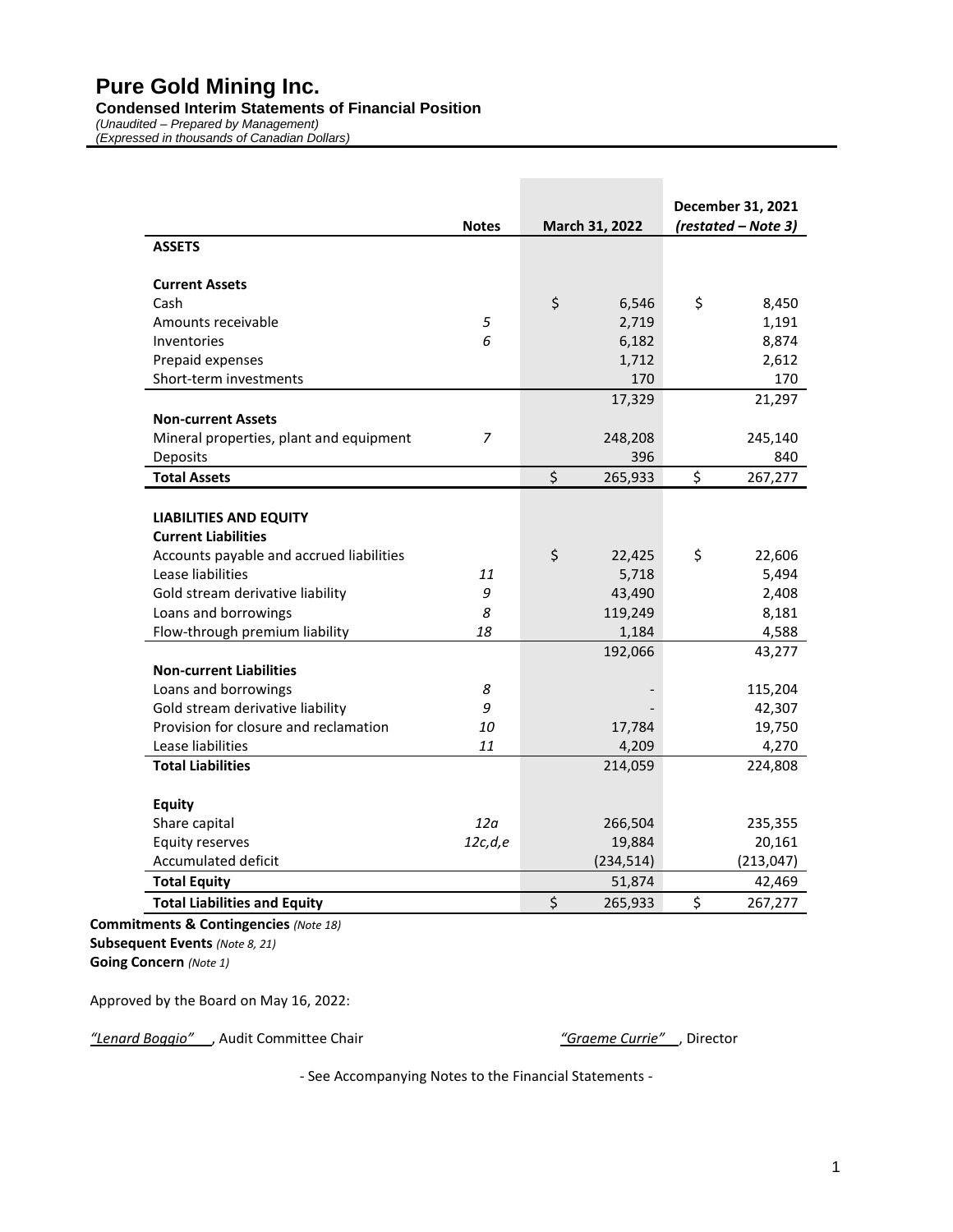**Condensed Interim Statements of Loss and Comprehensive Loss**

*(Unaudited – Prepared by Management)*

*(Expressed in thousands of Canadian Dollars, except for per share and share amounts)*

|                                                |                 |                 | 2021                |
|------------------------------------------------|-----------------|-----------------|---------------------|
| For the three months ended March 31,           | <b>Notes</b>    | 2022            | (restated – Note 3) |
|                                                |                 |                 |                     |
| Revenue                                        | 13              | \$<br>18,368    | \$<br>6,542         |
| Cost of sales                                  | 14              | (41, 763)       | (22, 127)           |
| Loss from mine operations                      |                 | (23, 395)       | (15, 585)           |
|                                                |                 |                 |                     |
| Corporate administrative costs                 | 15              | (1, 124)        | (2,078)             |
| Exploration and evaluation                     |                 |                 | (3, 101)            |
|                                                |                 |                 |                     |
| Operating loss for the period                  |                 | (24, 519)       | (20, 764)           |
|                                                |                 |                 |                     |
| <b>Finance income and Expenses</b>             |                 |                 |                     |
| Interest and finance costs                     | 16              | (5,688)         | (45)                |
| Foreign exchange gain (loss)                   |                 | 2,229           | 1,246               |
| Gain (loss) on change in fair value of         | 8,9             | 3,089           | 705                 |
| derivative liabilities                         |                 |                 |                     |
| Interest income                                |                 | 17              | 45                  |
|                                                |                 |                 |                     |
| Income (loss) before taxes                     |                 | (24, 872)       | (18, 813)           |
| Income tax recovery                            | 12 <sub>b</sub> | 3,405           | 2,027               |
| Net income (loss) and comprehensive            |                 | \$<br>(21, 467) | \$<br>(16, 786)     |
| income (loss) for the period                   |                 |                 |                     |
| <b>Weighted Average Number of Common</b>       |                 |                 |                     |
| <b>Shares Outstanding</b>                      |                 | 470,137,753     | 399,324,491         |
| <b>Basic and Diluted Loss per Common Share</b> |                 | \$<br>(0.05)    | \$<br>(0.04)        |

- See Accompanying Notes to the Financial Statements -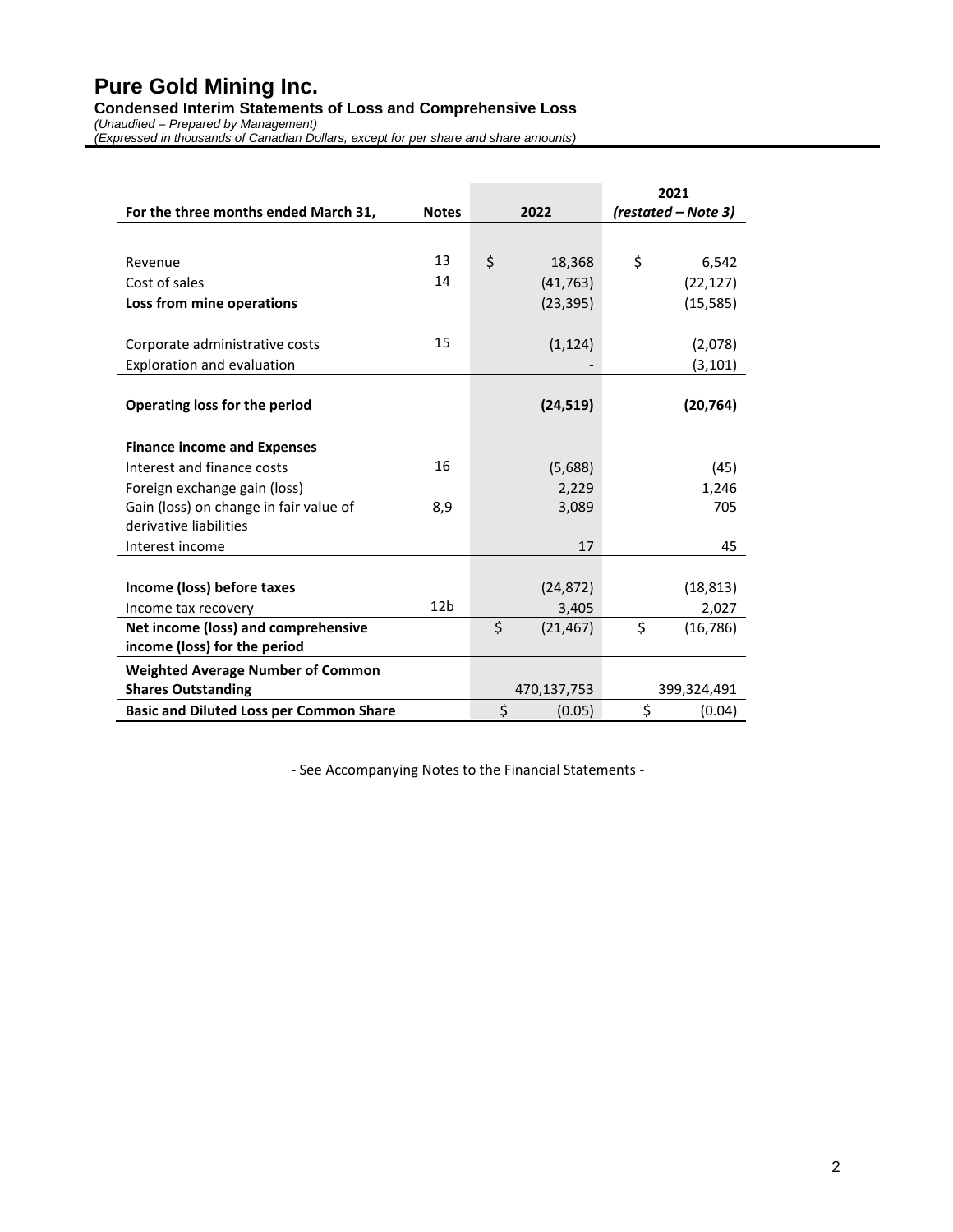## **Pure Gold Mining Inc. Condensed Interim Statements of Changes in Equity**

*(Unaudited – Prepared by Management)*

*(Expressed in thousands of Canadian Dollars, except for share amounts)*

|                                               |              | Number of     |    |                      |     |                 |                  |     |           |
|-----------------------------------------------|--------------|---------------|----|----------------------|-----|-----------------|------------------|-----|-----------|
|                                               |              | Common        |    |                      |     | <b>Equity</b>   | Accumulated      |     |           |
|                                               | <b>Notes</b> | <b>Shares</b> |    | <b>Share Capital</b> |     | <b>Reserves</b> | <b>Deficit</b>   |     | Total     |
| Balance - December 31, 2020                   |              | 397,480,777   | Ŝ. | 192,882              | Ś.  | 17,492          | \$<br>(149, 911) | Ś.  | 60,463    |
| <b>Exercised warrants</b>                     | 12c          | 2,485,000     |    | 2,112                |     |                 |                  |     | 2,112     |
| Fair value of exercised warrants              |              |               |    | 281                  |     | (281)           |                  |     |           |
| <b>Exercised stock options</b>                | 12d          | 800,000       |    | 395                  |     |                 |                  |     | 395       |
| Fair value of exercised stock options         |              |               |    | 272                  |     | (272)           |                  |     |           |
| Exercised restricted share units              | 12e          | 46,479        |    | 132                  |     | (132)           |                  |     |           |
| Share-based compensation                      | 12d          |               |    |                      |     | 401             |                  |     | 401       |
| Deferred Share Unit compensation              | 12e          |               |    |                      |     | 382             |                  |     | 382       |
| Net loss for the period                       |              |               |    |                      |     |                 | (16, 786)        |     | (16,786)  |
| Balance - March 31, 2021 (restated - Note 3)  |              | 400,812,256   | S  | 196,074              | \$. | 17,590          | \$<br>(166, 697) | Ŝ.  | 46,967    |
| Balance - January 1, 2022 (restated - Note 3) |              | 441,192,986   | -Ś | 235,355              | \$  | 20,161          | \$<br>(213, 047) | \$. | 42,469    |
| Common share issuance - financing             | 12b          | 58,948,000    |    | 31,242               |     |                 |                  |     | 31,242    |
| Share issue costs - cash                      | 12b          |               |    | (949)                |     |                 |                  |     | (949)     |
| <b>Exercised stock options</b>                | 12d          | 75,000        |    | 37                   |     |                 |                  |     | 37        |
| Fair value of exercised stock options         |              |               |    | 26                   |     | (26)            |                  |     |           |
| Exercised restricted share units              | 12e          | 372,226       |    | 793                  |     | (793)           |                  |     |           |
| Share-based compensation                      | 12d          |               |    |                      |     | 242             |                  |     | 242       |
| Deferred Share Unit compensation              | 12e          |               |    |                      |     | 300             |                  |     | 300       |
| Net loss for the period                       |              |               |    |                      |     |                 | (21, 467)        |     | (21, 467) |
| Balance - March 31, 2022                      |              | 500,588,212   | -S | 266,504              | \$  | 19,884          | \$<br>(234, 514) | \$  | 51,874    |

- See Accompanying Notes to the Financial Statements -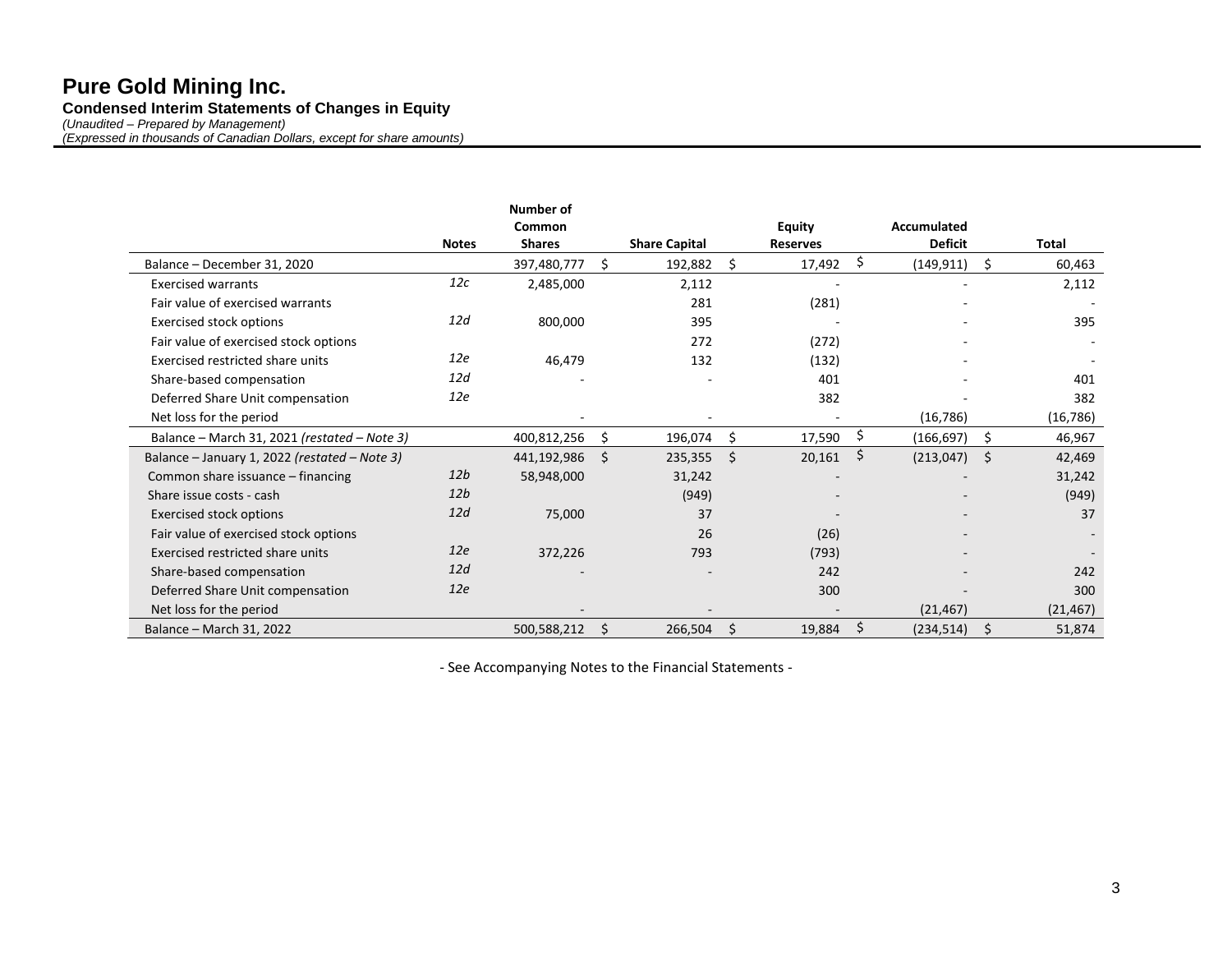#### **Condensed Interim Statements of Cash Flows**

*(Unaudited – Prepared by Management) (Expressed in thousands of Canadian Dollars)*

| For the three months ended March 31,           | <b>Notes</b>    | 2022            | 2021 (restated - Note 3) |
|------------------------------------------------|-----------------|-----------------|--------------------------|
| <b>Operating Activities</b>                    |                 |                 |                          |
| Net income (loss) for the period               |                 | \$<br>(21, 467) | \$<br>(16, 786)          |
| Items not affecting cash:                      |                 |                 |                          |
| Deferred income tax recovery                   |                 | (3,405)         | (2,027)                  |
| Unrealized foreign exchange (gain) loss        |                 | (2, 229)        | (1, 291)                 |
| Change in fair value of derivative liabilities |                 | (3,089)         | (705)                    |
| Share-based compensation                       | 12d             | 543             | 782                      |
| Depreciation                                   | $\overline{7}$  | 3,102           | 64                       |
| Finance income                                 |                 | (17)            | (45)                     |
| Accretion expense                              | 10              | 70              | 36                       |
| Finance expense                                | 16              | 5,618           | 9                        |
| Changes in non-cash working capital:           |                 |                 |                          |
| Inventory                                      |                 | 2,692           | (3,092)                  |
| Accounts payable and accrued liabilities       |                 | (178)           | 290                      |
| Amounts receivable                             |                 | (1,528)         | 116                      |
| Prepaid expenses and deposits                  |                 | 1,344           | (52)                     |
| Net cash used in operating activities          |                 | (18, 544)       | (22, 701)                |
| <b>Investing Activities</b>                    |                 |                 |                          |
| Mineral properties, plant and equipment        | 8               | (6, 259)        | (13, 702)                |
| Return of surety bond deposit                  |                 |                 | 1,323                    |
| Interest received                              |                 | 17              | 45                       |
| Net cash used in investing activities          |                 | (6, 242)        | (12, 334)                |
| <b>Financing Activities</b>                    |                 |                 |                          |
| Proceeds from equity financings                | 12 <sub>b</sub> | 31,242          |                          |
| Share issue costs                              | 12 <sub>b</sub> | (949)           |                          |
| Payment of lease liabilities                   | 11              | (1,930)         | (1,022)                  |
| Credit Facility interest payments              | 8               | (4,615)         |                          |
| Gold stream payments                           | 9               | (676)           | (160)                    |
| <b>Production Payments</b>                     | 8               | (107)           | (25)                     |
| Proceeds from exercised stock options          | 12d             | 37              | 395                      |
| Proceeds from exercised warrants               | 12c             |                 | 2,731                    |
| Net cash provided by financing activities      |                 | 23,002          | 1,919                    |
| Effect of foreign exchange on cash             |                 | (120)           | (223)                    |
| Net (Decrease) Increase in Cash                |                 | (1,904)         | (33, 339)                |
| Cash - Beginning of the period                 |                 | 8,450           | 44,906                   |
| Cash - End of the period                       |                 | \$<br>6,546     | \$<br>11,567             |

**Supplemental Cash Flow Information** *(Note 20)*

- See Accompanying Notes to the Condensed Interim Financial Statements -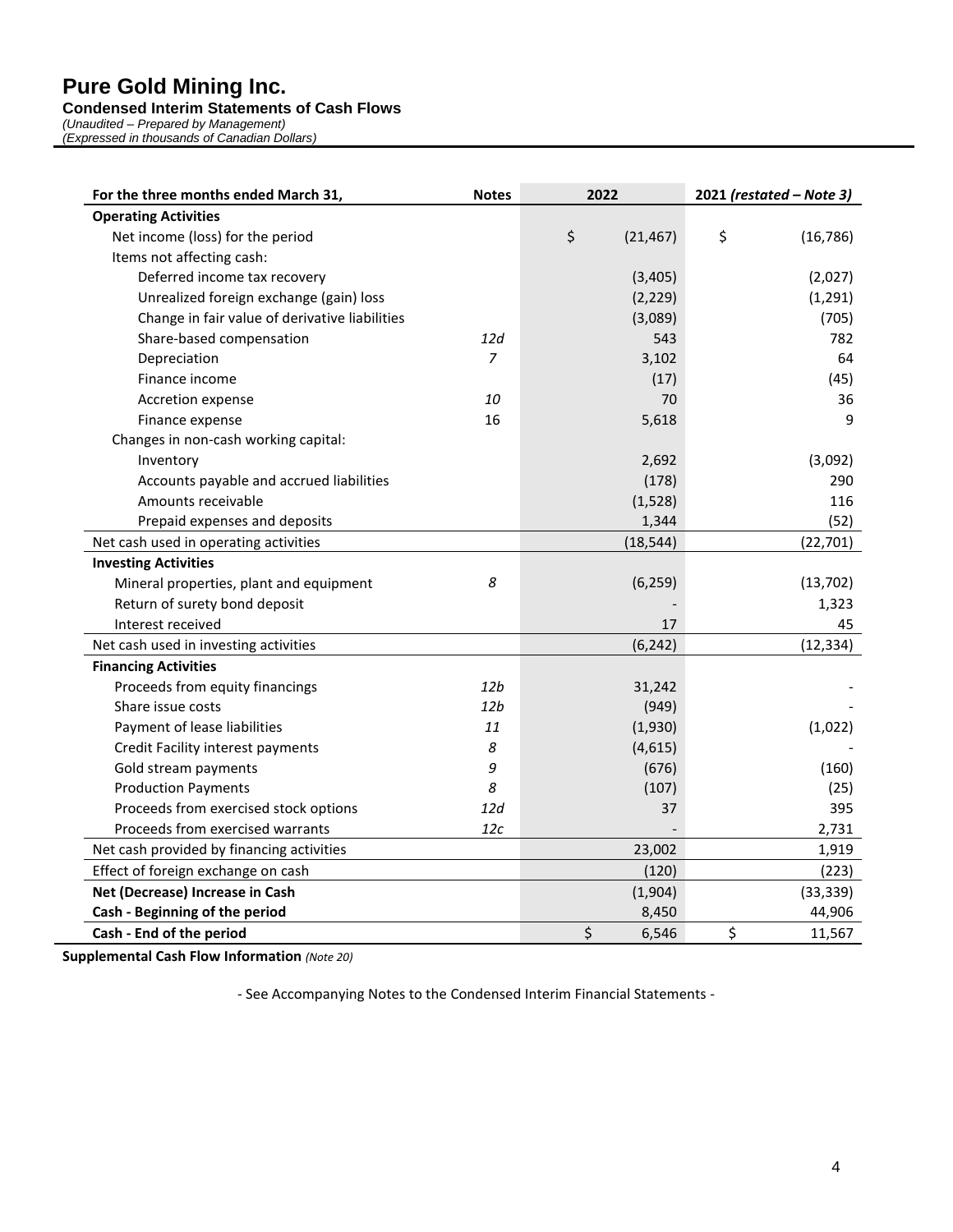#### **1. GENERAL INFORMATION AND GOING CONCERN**

Pure Gold Mining Inc. ("Pure Gold" or the "Company"), is a publicly listed company incorporated and domiciled in Canada. The Company is listed on the TSX Venture Exchange ("TSX-V") under the symbol "PGM." and the London Stock Exchange under the symbol "PUR". The Company's head office and principal address is located at Suite 1900 – 1055 West Hastings Street, Vancouver, British Columbia, Canada, V6E 2E9. The Company's records and registered office address is c/o McMillan LLP, 1500 Royal Centre PO Box 1117, 1055 West Georgia Street, Vancouver, British Columbia, Canada, V6E 4N7.

Pure Gold is in the business of the acquisition, exploration and development of gold and other precious and base metal properties in Canada. Currently, the Company's principal mineral property is the PureGold Mine Project ("PureGold Mine") located near Red Lake, Ontario. In March 2019, Pure Gold filed a technical report for a feasibility‐ study on the PureGold Mine, and in August 2019 the Company announced the Board of Directors approval of a decision to construct at the PureGold Mine. Commercial production at the PureGold Mine began on August 1, 2021.

These financial statements have been prepared on the basis of accounting principles applicable to a going concern which assumes that the Company will be able to realize its assets and discharge its liabilities in the normal course of business for a period of at least twelve months from March 31, 2022. During the three months ended March 31, 2022, the Company incurred a loss of \$21,467, used cash of \$18,544 in operating activities and at period end, the Company had cash of \$6,546 and a net working capital deficit of \$174,737 (*Note 8*). As at March 31, 2022, the Company was not in compliance with certain debt covenants, and as such, has classified the entirety of its Credit Facility, Interest Rate Floor derivative and Production Payment Agreement, as current. A waiver was received in respect of the breached covenants subsequent to March 31, 2022.

As a result of the Company's shortfall in expected gold production and therefore cash generated from gold sales during 2021, the Company obtained additional sources of funding through an amendment to its Credit Facility with Sprott Resources Lending Corp. (Note 8), as well as equity financings (Note 12b). In February 2022, the Company raised an additional \$31,200 through equity financings, and in May 2022, the Company announced a \$30,000 private placement, which is expected to close subsequent to the filing date of these financial statements. However, there is no certainty that the May 2022 private placement will close.

Should the Company be unsuccessful in closing the May 2022 private placement, the Company will need to obtain additional sources of funding in order to meet its current obligations and to finance ongoing operations and development at the Pure Gold Mine for at least the next 12 months. While Management believes the Company will be able to secure further funding, there can be no assurance that those efforts will be successful. These factors give rise to material uncertainties that may cast significant doubt on the ability of the Company to continue to meet its obligations as they come due and hence, the ultimate appropriateness of the use of accounting principles applicable to a going concern.

These financial statements do not include adjustments or disclosures that may result should the Company not be able to continue as a going concern. If the going concern assumption were not appropriate for these financial statements, then adjustments would be required to the carrying value of assets and liabilities, the expenses, the reported comprehensive loss and balance sheet classifications used that would be necessary if the Company were unable to realize its assets and settle its liabilities as a going concern in the normal course of operations. These adjustments could be material.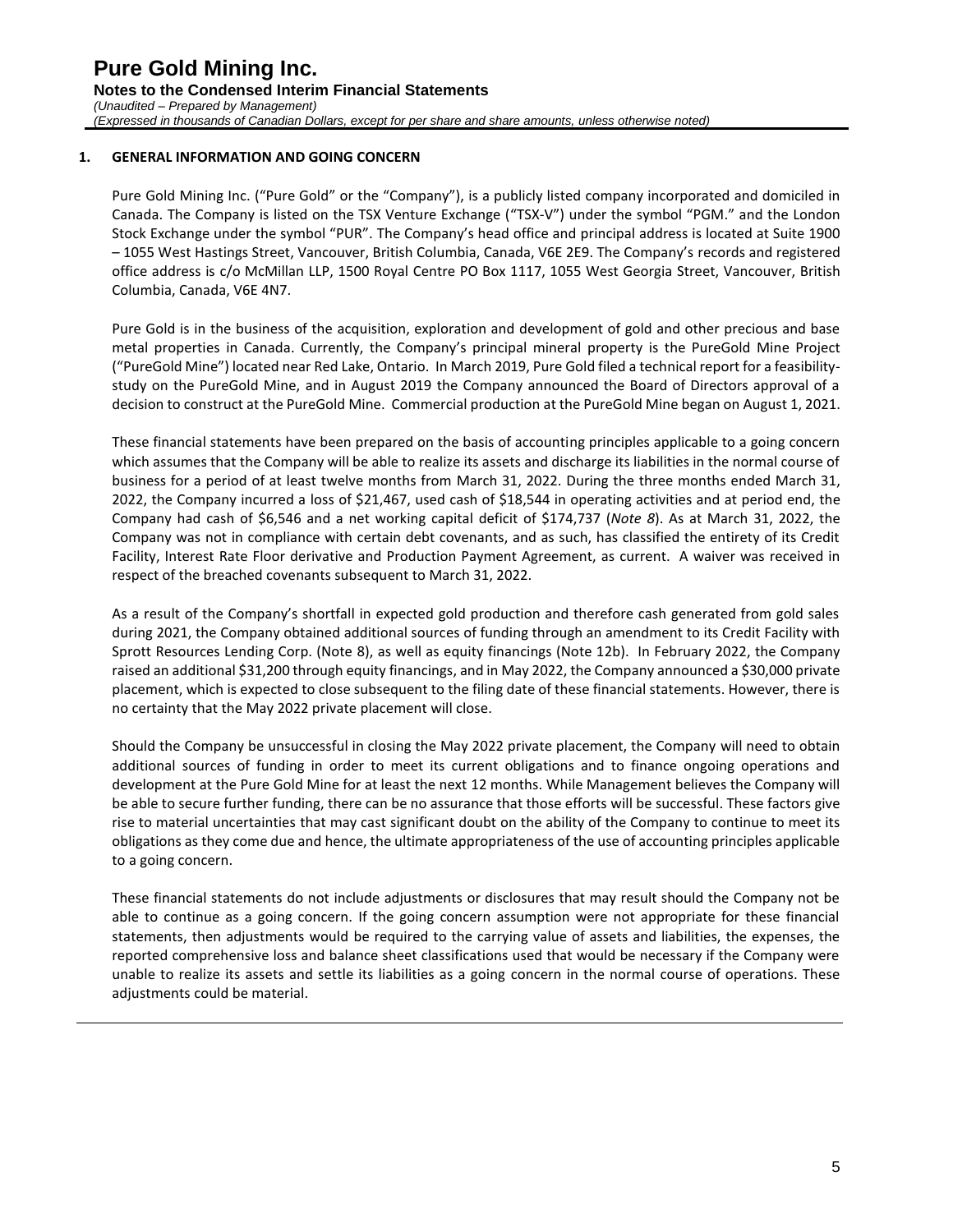#### **2. BASIS OF PREPARATION**

#### **Statement of Compliance**

The Company prepares its annual financial statements in accordance with International Financial Reporting Standards as issued by the International Accounting Standards Board ("IFRS"). These condensed interim financial statements have been prepared in accordance with International Accounting Standards 34, Interim Financial Reporting ("IAS 34").

These condensed interim financial statements do not include all of the information required for full IFRS financial statements and therefore should be read in conjunction with the Company's most recent annual financial statements and for the year ended December 31, 2021.

The accounting policies and methods of application applied by the Company in these condensed interim financial statements are the same as those applied in the Company's audited financial statements for the year ended December 31, 2021, except for the change as a result of the adoption of new accounting standards (Note 3).

#### **3. ACCOUNTING STANDARDS RECENTLY ADOPTED**

On May 14, 2020, the International Accounting Standard Board (IASB) published a narrow scope amendment to IAS 16 Property, Plant and Equipment – Proceeds before Intended Use. The amendment prohibits deducting from the cost of property, plant and equipment amounts received from selling items produced while preparing the asset for its intended use. Instead, amounts received will be recognized as sales proceeds and the related costs in profit or loss. The effective date is for annual periods beginning on or after January 1, 2022. As a result of the adoption of the amendments to IAS 16, the Company has restated its comparative period, to reclassify the 2021 proceeds received from gold sales with associated cost of sales from mineral properties, plant and equipment, to mine operating loss on the statement of loss and comprehensive loss (*Notes 7, 13 and 14*).

#### **4. SIGNIFICANT ACCOUNTING JUDGMENTS, ESTIMATES AND ASSUMPTIONS**

In preparing its financial statements, the Company makes judgments in applying its accounting policies. In addition, the preparation of financial statements in conformity with IFRS requires the use of estimates that may affect the amounts reported and disclosed in the consolidated financial statements and related notes in future periods. These estimates are based on management's best knowledge of the relevant facts and circumstances, having regard to previous experience, but actual results may differ materially from the amounts included in the financial statements.

The critical estimates and judgements that the Company's management has made in the process of applying the Company's accounting policies for the three months ended March 31, 2022, are consistent with those applied and disclosed in the Company's annual audited financial statements for the year ended December 31, 2021.

#### **5. AMOUNTS RECEIVABLE**

Amounts receivable are comprised of the following:

|                                    | March 31, 2022 | December 31, 2021 |
|------------------------------------|----------------|-------------------|
| Refundable goods and services tax/ | 2.719          | 1.175             |
| harmonized sales tax               |                |                   |
| Other receivables                  | -              | 16                |
| Total                              | 2.719          | 1.191             |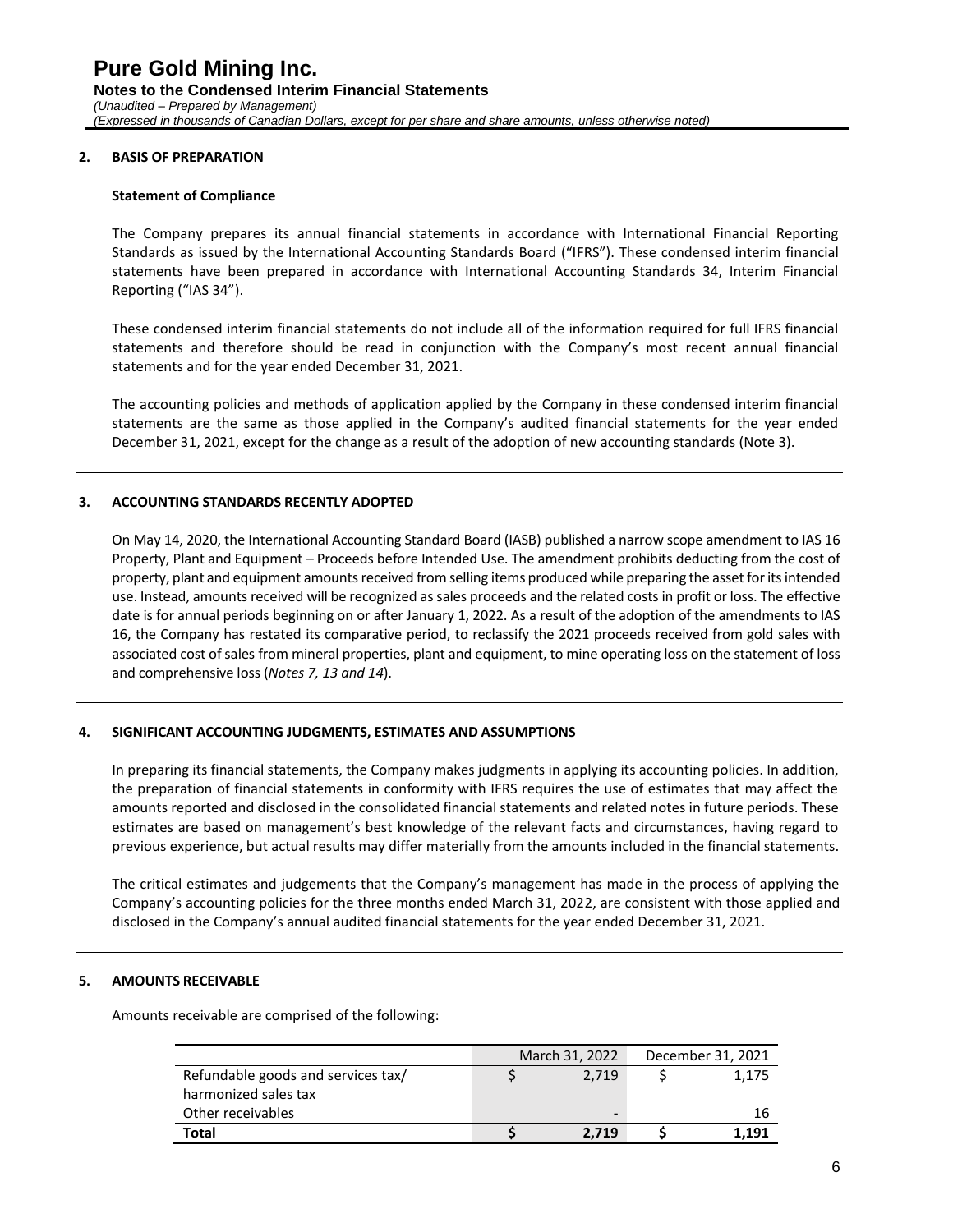### **6. INVENTORY**

Inventory is comprised of the following:

|                        | March 31, 2022 |       | December 31, 2021 |
|------------------------|----------------|-------|-------------------|
| Ore in stockpile       |                | 71    | 240               |
| In circuit metals      |                | 909   | 1,951             |
| Finished goods         |                | 1,082 | 2,969             |
| Total metals inventory |                | 2,062 | 5,160             |
| Materials and supplies |                | 4,120 | 3,714             |
| Total                  |                | 6,182 | 8,874             |

During the three months ended March 31, 2022, the Company had an inventory write-down of \$3,635 to adjust its metals inventory to its net realizable value (March 31, 2021 - \$ 8,268). The adjustment was recognized to the Statement of Loss and Comprehensive Loss.

#### **7. MINERAL PROPERTIES, PLANT AND EQUIPMENT**

| Three Months Ended March 31, 2022 |                                         |                                  |           |       |           |  |  |
|-----------------------------------|-----------------------------------------|----------------------------------|-----------|-------|-----------|--|--|
|                                   | <b>Mineral</b><br><b>Properties and</b> |                                  |           |       |           |  |  |
|                                   | Mine                                    | <b>Construction in Plant and</b> |           |       |           |  |  |
|                                   | <b>Development</b>                      | <b>Progress</b>                  | Equipment | Land  | Total     |  |  |
| Cost                              | (\$)                                    | (\$)                             | (\$)      | (\$)  | (\$)      |  |  |
| December 31, 2021 - restated      | 119,521                                 | 1,964                            | 129,909   | 5,049 | 256,443   |  |  |
| Additions                         | 4,274                                   | 1,357                            | 2,575     |       | 8,206     |  |  |
| Reclamation provision             | (2,036)                                 |                                  |           |       | (2,036)   |  |  |
| March 31, 2022                    | 121,759                                 | 3,321                            | 132,484   | 5,049 | 262,613   |  |  |
| <b>Accumulated Depreciation</b>   |                                         |                                  |           |       |           |  |  |
| December 31, 2021 - restated      | (1,403)                                 |                                  | (9,900)   |       | (11, 303) |  |  |
| Depreciation                      | (753)                                   |                                  | (2,349)   |       | (3, 102)  |  |  |
| March 31, 2022                    | (2, 156)                                |                                  | (12, 249) |       | (14, 405) |  |  |
| <b>Carrying Amounts</b>           |                                         |                                  |           |       |           |  |  |
| December 31, 2021 - restated      | 118,118                                 | 1,964                            | 120,009   | 5,049 | 245,140   |  |  |
| March 31, 2022                    | 119,603                                 | 3,321                            | 120,235   | 5,049 | 248,208   |  |  |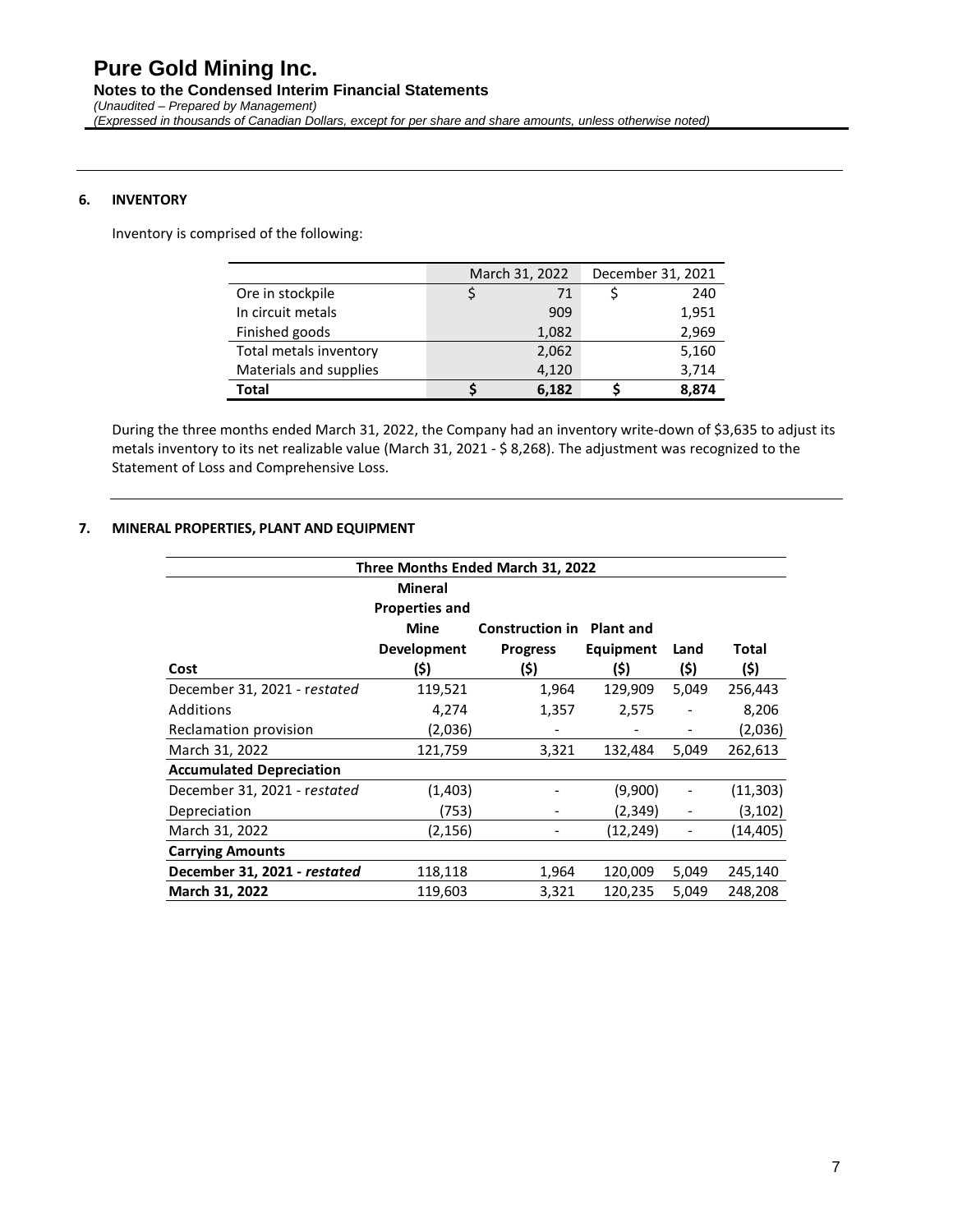## **Pure Gold Mining Inc. Notes to the Condensed Interim Financial Statements** *(Unaudited – Prepared by Management) (Expressed in thousands of Canadian Dollars, except for per share and share amounts, unless otherwise noted)*

#### **7. MINERAL PROPERTIES, PLANT AND EQUIPMENT (continued)**

| Year ended December 31, 2021 (restated) |                       |                                  |           |       |          |  |
|-----------------------------------------|-----------------------|----------------------------------|-----------|-------|----------|--|
|                                         | <b>Mineral</b>        |                                  |           |       |          |  |
|                                         | <b>Properties and</b> |                                  |           |       |          |  |
|                                         | <b>Mine</b>           | <b>Construction in Plant and</b> |           |       |          |  |
|                                         | <b>Development</b>    | <b>Progress</b>                  | Equipment | Land  | Total    |  |
| Cost                                    | (\$)                  | (\$)                             | (\$)      | (\$)  | (\$)     |  |
| December 31, 2020                       | 90,210                | 82,070                           | 19,233    | 5,049 | 196,562  |  |
| Additions - restated                    | 24,569                | 20,985                           | 9,090     |       | 54,644   |  |
| Capitalized borrowing costs             | 7,455                 |                                  |           |       | 7,455    |  |
| Reclamation provision                   | (2,218)               |                                  |           |       | (2,218)  |  |
| <b>Transfers</b>                        | (495)                 | (101,091)                        | 101,586   |       |          |  |
| December 31, 2021 - restated            | 119,521               | 1,964                            | 129,909   | 5,049 | 256,443  |  |
| <b>Accumulated Depreciation</b>         |                       |                                  |           |       |          |  |
| December 31, 2020                       |                       |                                  | (3,677)   |       | (3,677)  |  |
| Depreciation - restated                 | (1,403)               |                                  | (6,223)   |       | (7,626)  |  |
| December 31, 2021                       | (1,403)               |                                  | (9,900)   |       | (11,303) |  |
| <b>Carrying Amounts</b>                 |                       |                                  |           |       |          |  |
| December 31, 2020                       | 90,210                | 82,070                           | 15,556    | 5,049 | 192,885  |  |
| December 31, 2021 - restated            | 118,118               | 1,964                            | 120,009   | 5,049 | 245,140  |  |

#### **Mineral properties**

As discussed in Note 3, on January 1, 2022, the Company adopted an amendment to IAS 16 Property, Plant and Equipment – Proceeds before Intended Use. The amendment prohibits deducting from the cost of property, plant and equipment amounts received from selling items produced while preparing the asset for its intended use. Instead, amounts received will be recognized as sales proceeds and the related costs in profit or loss. As a result of the adoption of the amendments to IAS 16, the Company reclassified \$24,564 proceeds from gold sales and \$52,984 associated cost of sales from mineral properties, plant and equipment, to mine operating loss on the statement of loss and comprehensive loss for the year ended December 31, 2021 (\$6,541 and \$21,900, respectively, for the three months ended March 31, 2021 *(Note 13 and 14, respectively)*). Additionally, depreciation for the year ended December 31, 2021 was reduced by \$428.

Mineral properties consist solely of the 100% owned PureGold Mine. The PureGold Mine is located in the Red Lake gold camp of Northwestern Ontario. In June 2014, the Company acquired a 100% interest in the Newman-Madsen Property. The Newman-Madsen Property is considered part of the PureGold Mine.

Certain of the Newman-Madsen claims acquired are subject to royalty arrangements based on Net Smelter Returns ("NSRs") ranging from 0.5% to 3%. Of the known resources on the PureGold Mine, only the Russet South resources are subject to a 2% NSR which is capped at \$2,000.

In March 2017, the Company acquired a 100% interest in the Derlak Gold Property. The Derlak Gold Property is considered part of the PureGold Mine. The 11 claims acquired are subject to a royalty arrangement based on a Net Smelter Return ("NSR") of 3%.

The Company has a project agreement (the "Agreement") with Wabauskang First Nation and Lac Seul First Nation (together the "First Nations") with respect to the PureGold Mine. The Agreement provides for communication, cooperation, and collaboration between the First Nations and the Company, and establishes a framework for support for current and future operations of the PureGold Mine and defines the long-term benefits for the First Nations.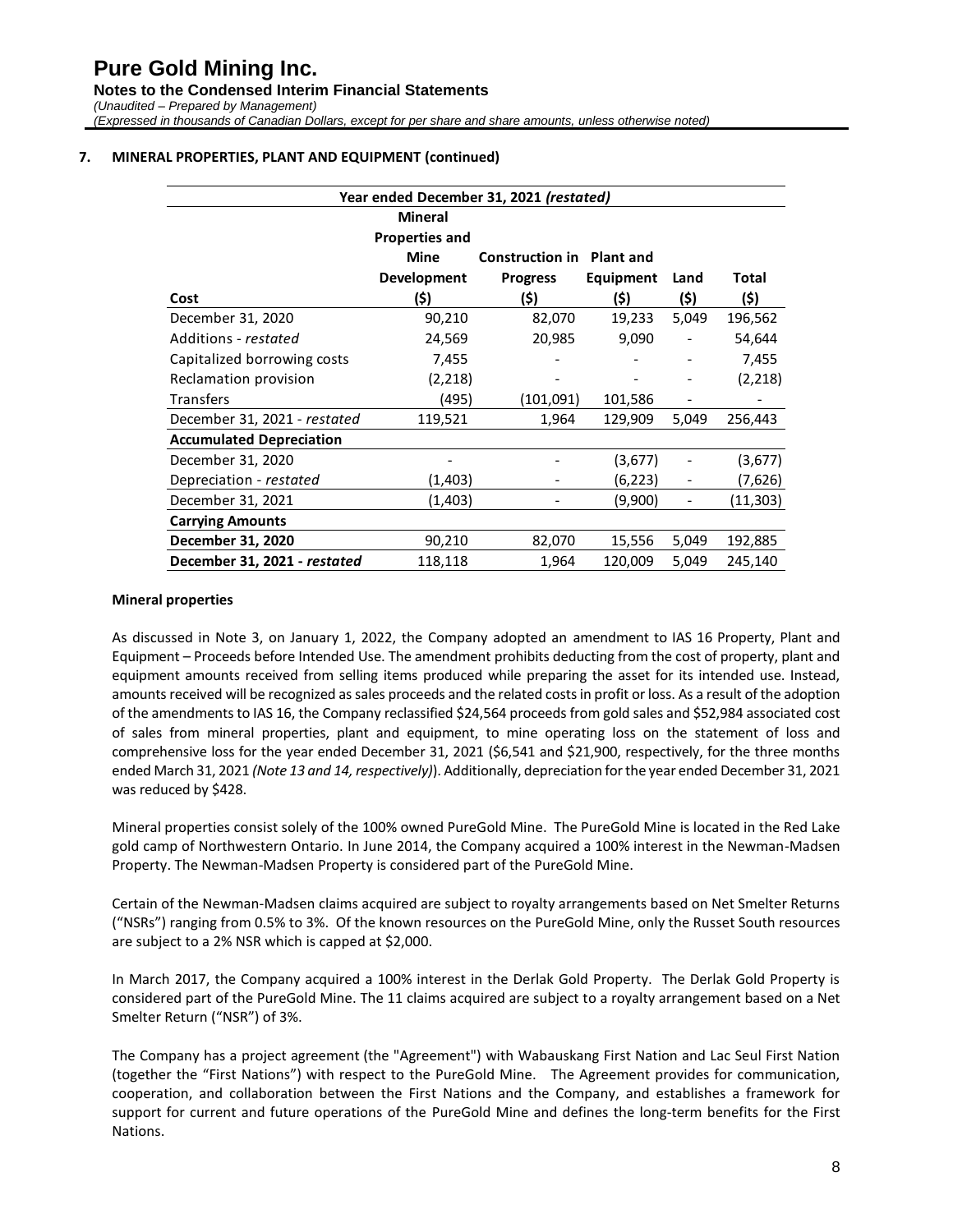**Notes to the Condensed Interim Financial Statements**

*(Unaudited – Prepared by Management)*

*(Expressed in thousands of Canadian Dollars, except for per share and share amounts, unless otherwise noted)*

## **8. LOANS AND BORROWINGS**

|                                           |         |                                          | <b>Production</b> |          |
|-------------------------------------------|---------|------------------------------------------|-------------------|----------|
|                                           |         | Interest rate                            | Payment           |          |
|                                           |         | <b>Credity Facility floor derivative</b> | Agreement         | Total    |
| Loans and borrowings at January 1, 2021   | 79,350  | 8,276                                    | 4,506             | 92,132   |
| Advance on Credit Facility                | 24,981  |                                          |                   | 24,981   |
| Deferred charges                          | (1,676) |                                          |                   | (1,676)  |
| Interest and accretion                    | 10,362  |                                          | 468               | 10,830   |
| Interest payment                          | (2,751) |                                          |                   | (2,751)  |
| Production payment                        |         |                                          | (277)             | (277)    |
| Change in fair value of derivative        |         | (2,077)                                  |                   | (2,077)  |
| Amortization of deferred charges          | 2,097   |                                          |                   | 2,097    |
| Foreign exchange (gain) loss              | 151     | (10)                                     | (15)              | 126      |
| Loans and borrowings at December 31, 2021 | 112,514 | 6,189                                    | 4,682             | 123,385  |
| Interest and accretion                    | 4,855   |                                          | 67                | 4,922    |
| Interest payment                          | (4,615) |                                          |                   | (4,615)  |
| Production payment                        |         |                                          | (107)             | (107)    |
| Change in fair value of derivative        |         | (3, 173)                                 |                   | (3, 173) |
| Amortization of deferred charges          | 551     |                                          |                   | 551      |
| Foreign exchange (gain) loss              | (1,604) | (43)                                     | (67)              | (1, 714) |
| Loans and borrowings at March 31, 2022    | 111,701 | 2,973                                    | 4,575             | 119,249  |

On April 22, 2022, the Company entered into an agreement (the "Agreement") with its lenders, Sprott Private Resource Lending Corp. ("Sprott"), whereby Sprott conditionally agreed to:

- i) Provide to the Company an additional, secured, first-priority, non-revolving credit facility ("Additional Credit Facility") up to a maximum principal amount of US\$6,000; and
- ii) Waive any existing defaults under the Credit Facility Agreement, Gold Stream Agreement (Note 9), and Production Payment Agreement ("Existing Defaults") for a period of time ending no later than May 15, 2022 ("Waiver Period"), and subsequently amended to May 23, 2022.

The Additional Credit Facility is subject to the satisfaction of certain conditions in Sprott's sole discretion, including the closing of an additional equity financing by May 23, 2022 (Note 21), and no additional events of defaults other than the Existing Defaults during the Waiver Period, and other conditions. The Additional Credit Facility matures on September 30, 2022 and accrues interest at a rate of 14% per annum.

Although a waiver was received subsequent to March 31, 2022, as at the Statement of Financial Position date, the Company was not in compliance with its covenants, and as such, has classified the entirety of its Credit Facility, Interest Rate Floor derivative and Production Payment Agreement, as current.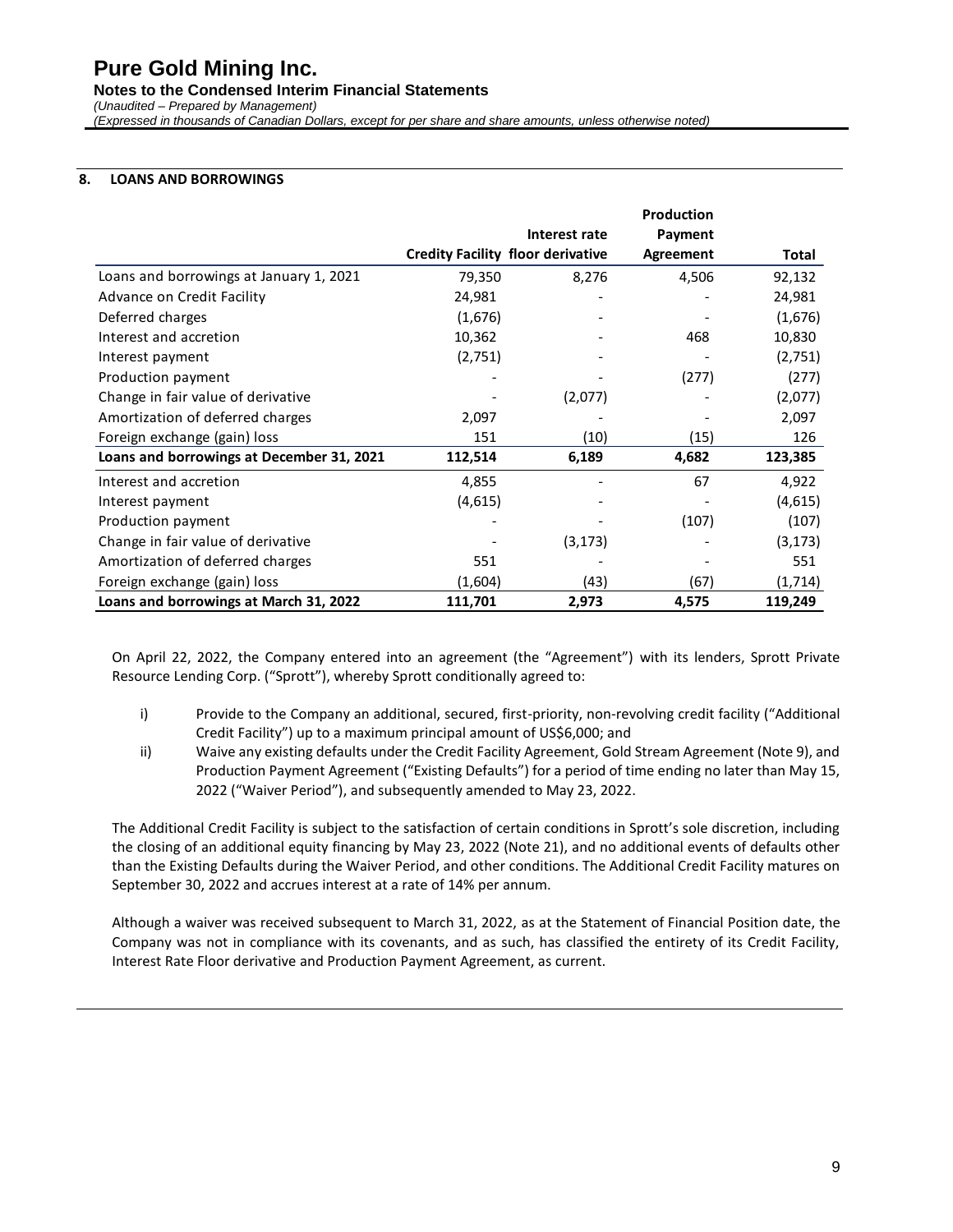#### **9. GOLD STREAM DERIVATIVE LIABILITY**

|                              |    | <b>Gold Stream</b><br>derivative |
|------------------------------|----|----------------------------------|
|                              |    | liability                        |
| Balance at December 31, 2020 |    | 44,192                           |
| Loss on change in fair value |    | 2,475                            |
| Gold stream payments         |    | (1,732)                          |
| Foreign exchange gain        |    | (220)                            |
| Balance at December 31, 2021 | Ś  | 44,715                           |
| Loss on change in fair value |    | 84                               |
| Gold stream payments         |    | (676)                            |
| Foreign exchange gain        |    | (633)                            |
| Balance at March 31, 2022    | \$ | 43,490                           |

As discussed above in Note 8, as at March 31, 2022, the Company was not in compliance with its covenants in respect of the Gold Stream Agreement, and as such has classified the Gold Stream derivative liability as current. Refer to Note 8 for discussion of the waiver that was obtained subsequent to March 31, 2022.

#### **10. PROVISION FOR CLOSURE AND RECLAMATION**

The Company has recognized a liability relating to its PureGold Mine and has determined that no significant closure and reclamation liabilities exist in connection with the activities on its other properties. The Company has calculated the present value of the closure and reclamation provision at March 31, 2022 using a pre-tax discount rate of 2.40% and inflation rate of 2.00% (December 31, 2021 – 1.42% and 2.00%, respectively). The estimated total future undiscounted, but inflation-adjusted, cash flows to settle the provision for closure and reclamation at March 31, 2022 is \$22,954 (December 31, 2021 - \$23,067). The Company has estimated that payments will be made in 2032 (December 31, 2021 – 2032).

|                                    | March 31, 2022 | December 31, 2021 |
|------------------------------------|----------------|-------------------|
| Balance, beginning of the period   | 19,750         | 21,715            |
| Effect of changes in discount rate | (2,036)        | (2,203)           |
| Accretion on discounted obligation | 70             | 238               |
| Balance, end of the period         | 17,784         | 19,750            |

#### **11. LEASES**

#### **a. Right-of-use assets**

The Company leases assets such as office space, mobile equipment and equipment. These assets are classified as property, plant and equipment in the statement of financial position.

| Balance - January 1, 2021       | 5,854   |
|---------------------------------|---------|
| Additions                       | 8,591   |
| Depreciation                    | (1,636) |
| Balance - December 31, 2021     | 12,809  |
| Additions                       | 1,950   |
| Depreciation                    | (677)   |
| <b>Balance - March 31, 2022</b> | 14,082  |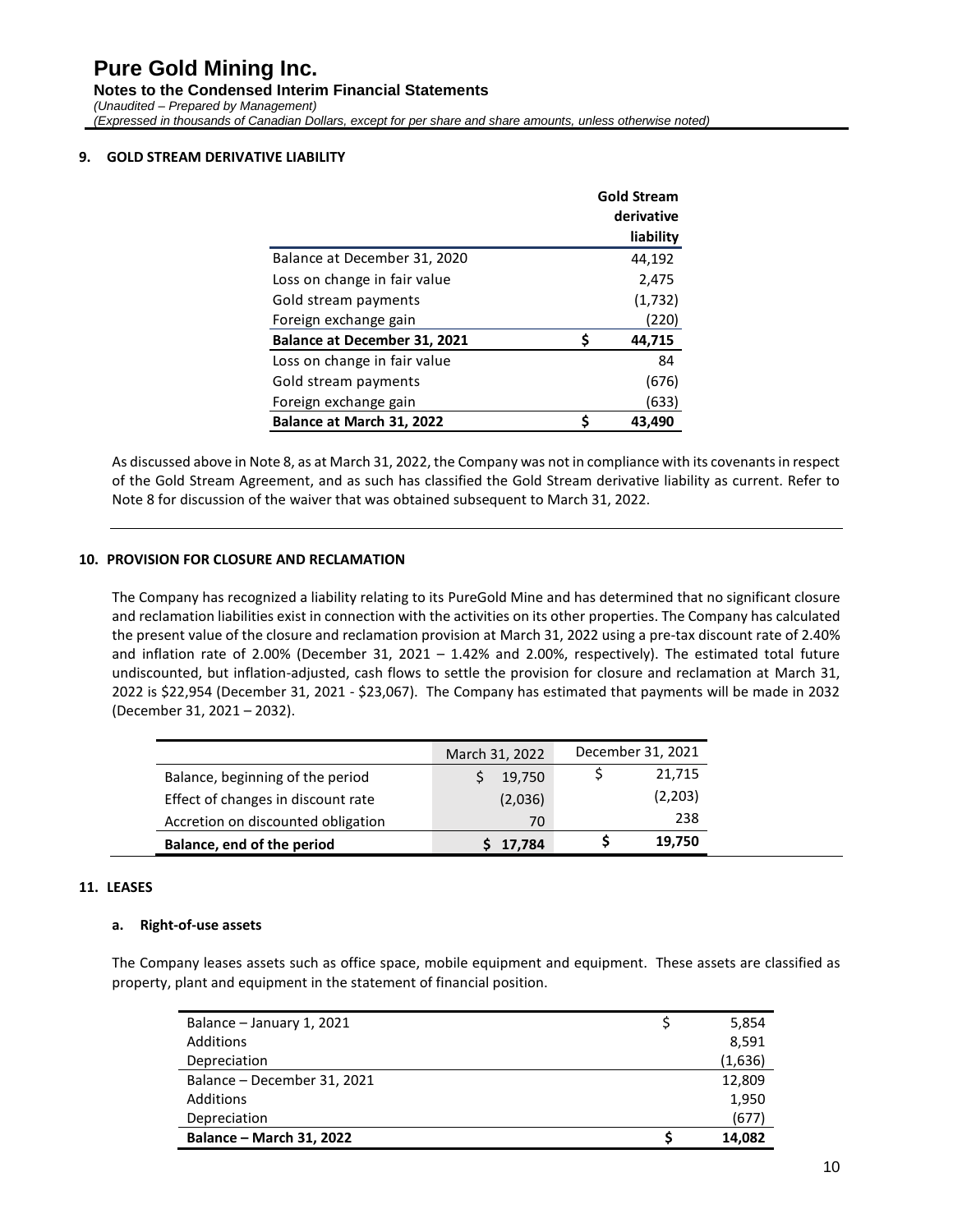#### **11. LEASES (continued)**

The Company's lease with respect to its head office premises is held and paid by Oxygen (Note 17) pursuant to the Oxygen Agreement (Note 17).

#### **b. Lease liabilities**

The following table relates to all leases identified under IFRS 16:

| Balance - December 31, 2020                | 5,332   |
|--------------------------------------------|---------|
| Additions                                  | 8,591   |
| Principal payments                         | (4,789) |
| Finance charge                             | 630     |
| Balance - December 31, 2021                | 9,764   |
| Additions                                  | 1,950   |
| Principal payments                         | (1,930) |
| Finance charge                             | 143     |
| <b>Balance - Marc 31, 2022</b>             | 9,927   |
| Less: current portion                      | (5,718) |
| Long term lease liability - March 31, 2022 | 4.209   |

Minimum lease payments in respect of the above lease liabilities and the effects of discounting are as follows:

|                                 | Up to 1 year | 1 to 5 years | Total  |
|---------------------------------|--------------|--------------|--------|
| Minimum lease payments          | 6.063        | 4.314        | 10.377 |
| Finance charge                  | (345)        | (105)        | (450)  |
| <b>Total principal payments</b> | 5.718        | 4.209        | 9.927  |

Total undiscounted lease payments excludes leases that are classified as short-term and leases for low-value assets, which are not recognized as lease liabilities.

#### **12. EQUITY**

#### **a. Share Capital**

The Company's authorized share capital consists of an unlimited number of common shares without par value.

#### **b. Equity Financings**

On February 15, 2022, the Company completed a brokered and non-brokered private placement whereby the Company issued a total of 58,948,000 common shares of the Company at a price of \$0.53 per common share for gross proceeds of \$31,242.

On October 15, 2021, the Company completed a non-brokered private placement whereby the Company issued a total of 3,307,619 units of the Company at a price of \$1.05 per unit for total proceeds of \$3,473. Each unit consists of one common share of the Company and one-half of one common share purchase warrant. Each warrant is exercisable at a price of \$1.36 per warrant, with an expiry date of April 15, 2023.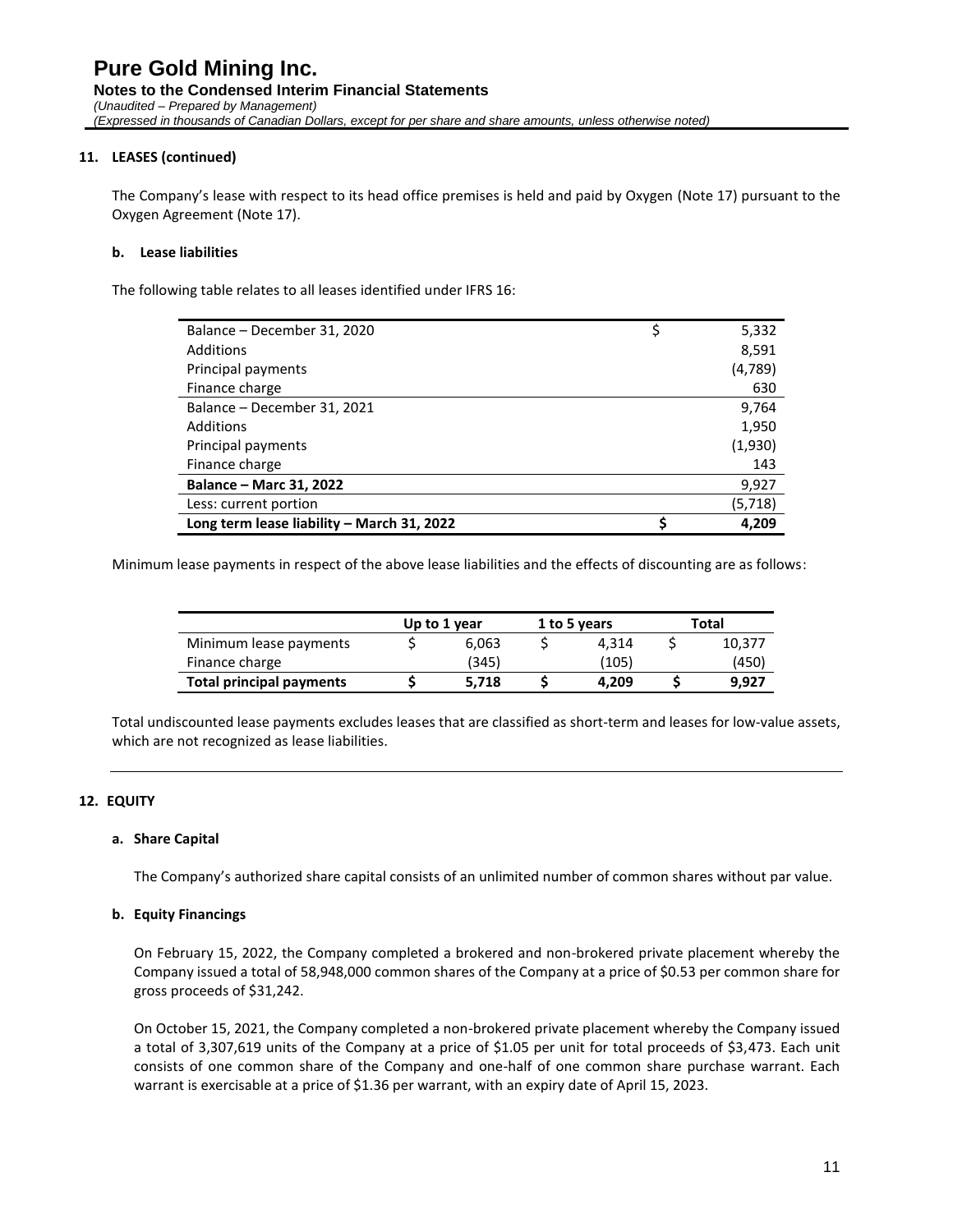On September 28, 2021, the Company completed a bought-deal offering of 21,905,200 units at a price of \$1.05 per unit for gross proceeds of \$23,000. Each unit consists of one common share of the Company and one-half of one common share purchase warrant (each whole common share purchase warrant). Each warrant is transferrable and entitles the holder to acquire one common share of the Company until March 28, 2023 at a price of \$1.36 per warrant. In connection with the bought-deal offering, the Company paid the underwriters a cash commission equal to 5% of the gross proceeds.

On May 5, 2021, the Company completed a bought-deal offering of 11,348,700 Flow Through Shares (the "FT Shares") at a price of CAD \$1.52 per FT Share, for gross proceeds of \$17,250. In connection with the bought-deal, the Company paid commissions, legal fees and filing fees totaling \$1,200, and recognized a flow-through premium liability of \$3,405 (Note 22). In February 2022, the Company filed its renunciation forms for the qualifying expenditures, and as at December 31, 2021 had incurred all required qualifying expenditures.

#### **c. Share Purchase Warrants**

Details of share purchase warrants issued, exercised, expired and outstanding as at and during the three months ended March 31, 2022 and the year ended December 31, 2021 are as follows:

|                                                            |             | Weighted         |
|------------------------------------------------------------|-------------|------------------|
|                                                            | Number of   | Average Exercise |
|                                                            | Warrants    | Price (CAD)      |
| Outstanding Balance - December 31, 2020                    | 34,878,000  | \$0.85           |
| Issued                                                     | 12,606,410  | \$1.36           |
| Exercised                                                  | (3,100,499) | \$0.85           |
| Outstanding Balance – December 31, 2021 and March 31, 2022 | 44,383,911  | \$0.99           |

#### **d. Stock Options**

The Company has established a share purchase option plan (the "Stock Option Plan") whereby the board of directors may, from time to time, grant options to directors, officers, employees, consultants or technical and administrative company employees. Options granted must be exercised no later than five years from the date of grant or such lesser or greater period as may be determined by the Company's board of directors and in accordance with the policies of the TSX-V. The exercise price of an option must be determined by the board of directors and in accordance with the Plan and the policies of the TSX-V. Subject to the policies of the TSX-V, the board of directors may determine the time during which options shall vest and the method of vesting, or that no vesting restriction shall exist. The Company applies the fair value based method of accounting for options.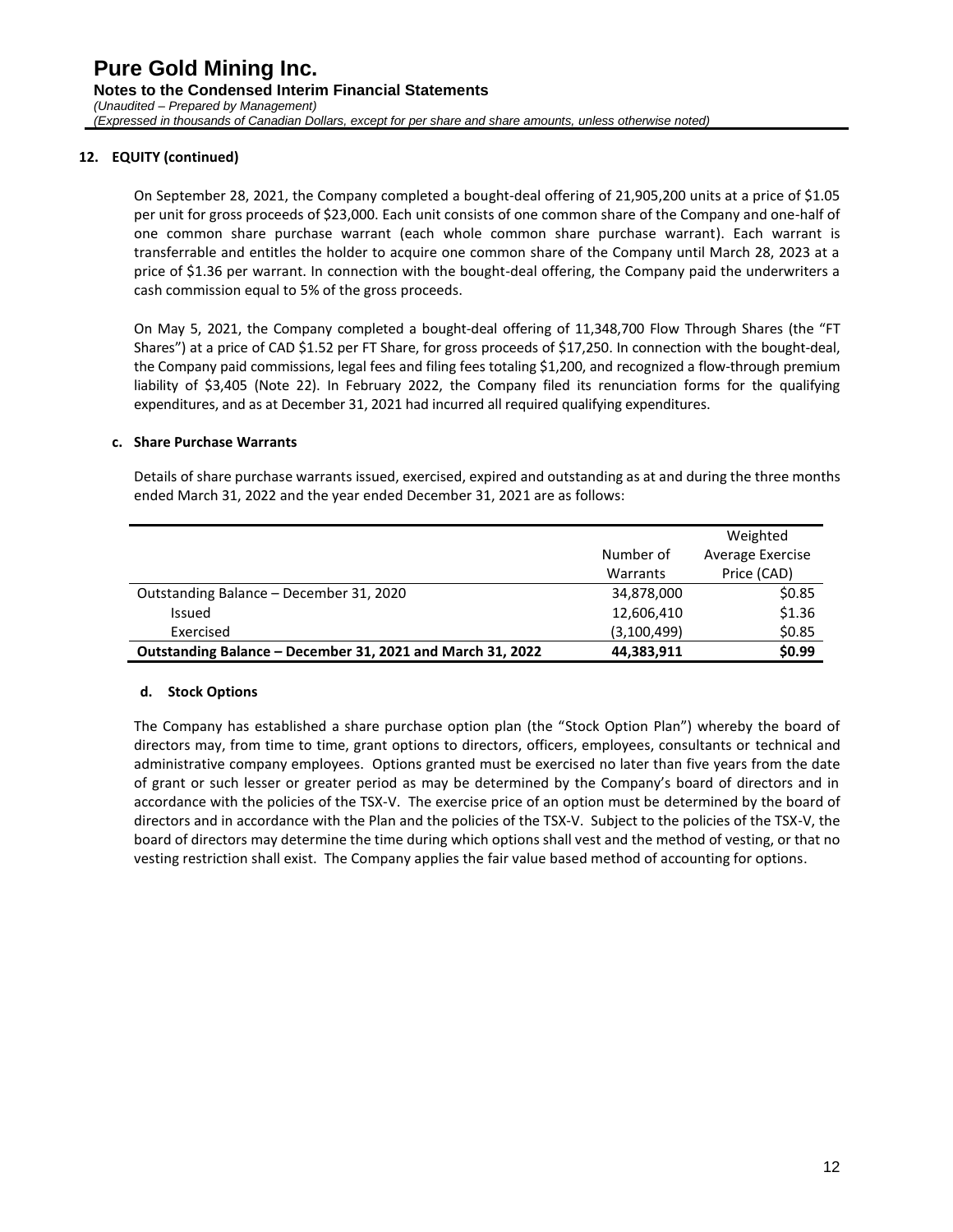#### **d. Stock Options (continued)**

At March 31, 2022, the following options are outstanding and exercisable:

|                    |                            | Weighted    |                   |             |  |  |
|--------------------|----------------------------|-------------|-------------------|-------------|--|--|
|                    | <b>Weighted Average</b>    | Number of   | Average           | Number of   |  |  |
|                    | <b>Exercise Price</b>      | Options     | Remaining Life in | Options     |  |  |
| <b>Expiry Date</b> | <b>Options Outstanding</b> | Outstanding | Years             | Exercisable |  |  |
|                    |                            |             |                   |             |  |  |
| December 15, 2022  | \$0.49                     | 4,250,000   | 0.71              | 4,250,000   |  |  |
| May 6, 2024        | \$0.54                     | 133,334     | 2.10              | 66,667      |  |  |
| November 18, 2024  | \$0.64                     | 250,000     | 2.64              | 166,666     |  |  |
| December 13, 2024  | \$0.74                     | 4,500,001   | 2.71              | 4,500,001   |  |  |
| February 19, 2025  | \$0.77                     | 350,000     | 2.89              | 350,000     |  |  |
| December 17, 2025  | \$2.84                     | 1,860,000   | 3.72              | 1,269,999   |  |  |
| January 1, 2026    | \$2.60                     | 400,000     | 3.76              | 266,667     |  |  |
| October 27, 2026   | \$0.97                     | 350,000     | 4.58              |             |  |  |
| February 17, 2027  | \$0.70                     | 4,400,000   | 4.89              |             |  |  |
| March 17, 2027     | \$0.75                     | 830,000     | 4.96              |             |  |  |
|                    | \$0.94                     | 17,323,335  | 3.05              | 10,870,000  |  |  |

The options exercisable at March 31, 2022 have a weighted average exercise price of \$0.93.

Details of options granted, exercised, expired and forfeited during the three months ended March 31, 2022 and the year ended ended December 31, 2021 are as follows:

|                                 |                   | <b>Weighted Average</b> |
|---------------------------------|-------------------|-------------------------|
|                                 | Number of Options | <b>Exercise Price</b>   |
| Balance - December 31, 2020     | 15,643,335        | \$0.86                  |
| Granted during the year         | 1,050,000         | \$1.77                  |
| Exercised during the year       | (3, 180, 000)     | \$0.47                  |
| Expired during the year         | (575,000)         | \$0.48                  |
| Forfeited during the year       | (688,334)         | \$1.73                  |
| Balance - December 31, 2021     | 12,250,001        | \$1.04                  |
| Granted during the period       | 5,230,000         | \$0.71                  |
| Exercised during the period     | (75,000)          | \$0.49                  |
| Expired during the period       | (81,666)          | \$0.91                  |
| <b>Balance - March 31, 2022</b> | 17.323.335        | \$0.94                  |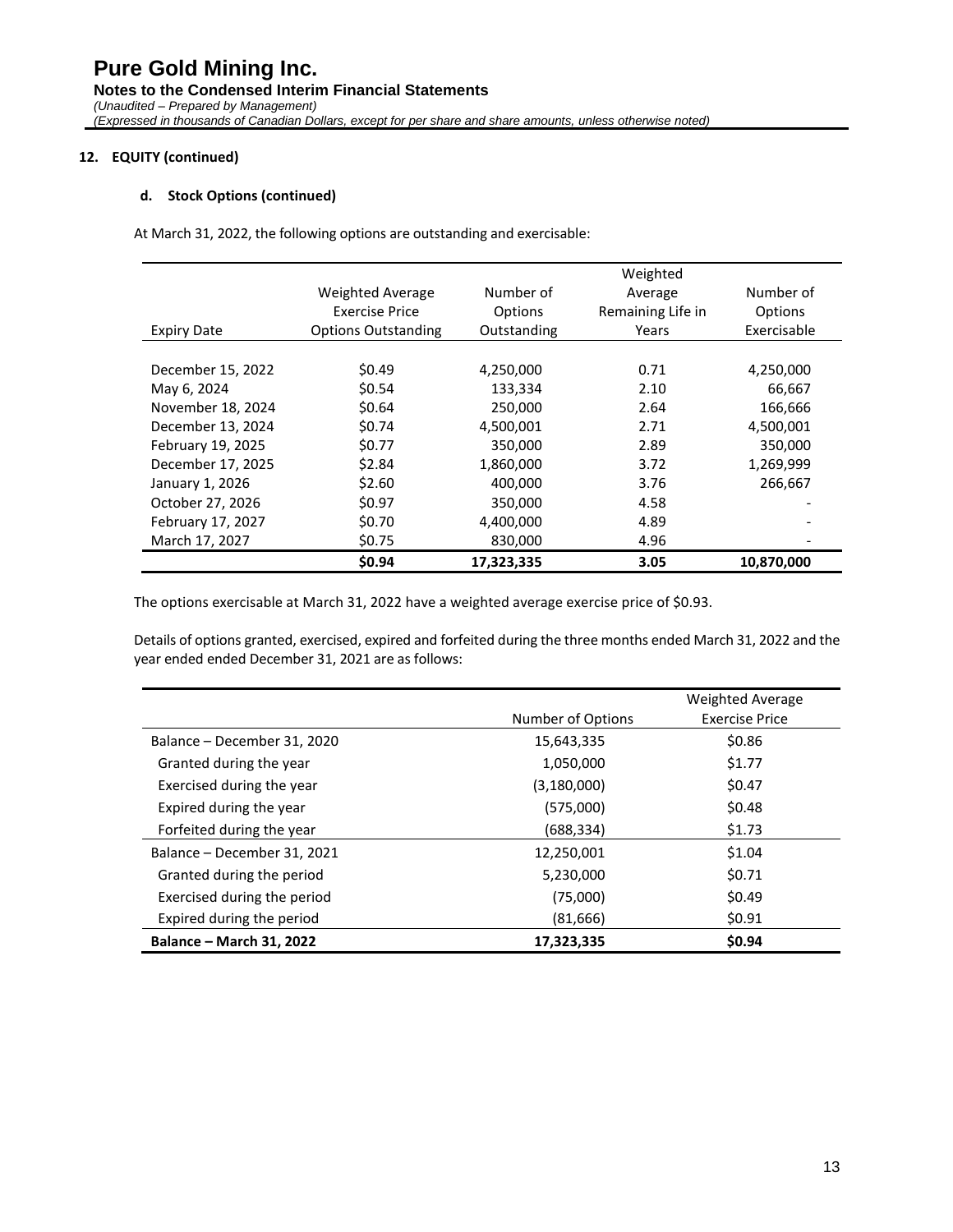#### **d. Stock Options (continued)**

#### *Granting of Options*

The fair value of newly granted options are calculated using the Black-Scholes option pricing model. For all grants, the assumed dividend yield and forfeiture rate were nil and nil, respectively. Other conditions and assumptions for options granted in the three months ended March 31, 2022 and the year ended December 31, 2021 were as follows:

|                   |                  |          |           |                         | Weighted            |
|-------------------|------------------|----------|-----------|-------------------------|---------------------|
|                   |                  |          | Risk-free |                         | Average Black-      |
|                   | Expected Life of | Exercise | Interest  |                         | <b>Scholes Fair</b> |
| <b>Grant Date</b> | Options in Years | Price    | Rate      | Volatility <sup>1</sup> | Value               |
| January 1, 2021   | 4.6              | \$2.60   | 0.39%     | 61.49%                  | \$0.91              |
| May 27, 2021      | 4.8              | \$1.60   | 0.90%     | 53.25%                  | \$0.72              |
| October 27, 2021  | 5.0              | \$0.97   | 1.42%     | 55.71%                  | \$0.47              |
| February 17, 2022 | 5.0              | \$0.70   | 1.75%     | 56.78%                  | \$0.35              |
| March 17, 2022    | 5.0              | \$0.75   | 2.02%     | 56.88%                  | \$0.38              |

<sup>1</sup>Volatility was determined using the average historic volatility of the Company, calculated over the same period as the expected life of the option.

Options granted are typically subject to vesting provisions whereby one third vest one year from the grant date, one third vest two years from the grant date, and one third vest three years from the grant date.

During the three months ended March 31, 2022, the Company recognized \$242 of share-based compensation (2021  $-$  \$401).

#### *Exercise of Options*

The weighted average share price on the date stock options were exercised during the three months ended March 31, 2022 was \$0.72 (2021 – \$1.89). In connection with these option exercises, the related fair value amount of \$26 (2021 - \$272) was transferred from equity reserves to share capital.

#### **e. Deferred Share Units ("DSU")**

The Company has established a deferred share unit plan (the "DSU Plan") whereby the board of directors may, from time to time, grant DSUs to non-employee directors of the Company. The DSUs vest immediately and can be redeemed by the holder during the period commencing immediately following a termination of the holders' position as a director and ending on the 90<sup>th</sup> day following such termination date. The current maximum number of common shares authorized for issue under the DSU plan is 3,000,000.

There are a total of 1,078,306 DSUs outstanding as at March 31, 2022 and December 31, 2021. There was no DSU activity during the three months ended March 31, 2022 and the year ended December 31, 2021.

#### **f. Restricted Share Units ("RSU")**

The Company has established a restricted share unit plan (the "RSU Plan") whereby the board of directors may, from time to time, grant RSUs to employees of the Company. The board of directors may determine the time during which the RSUs shall vest and the method of vesting, or that no vesting restriction shall exist. The current maximum number of common shares authorized for issue under the RSU plan is 7,000,000.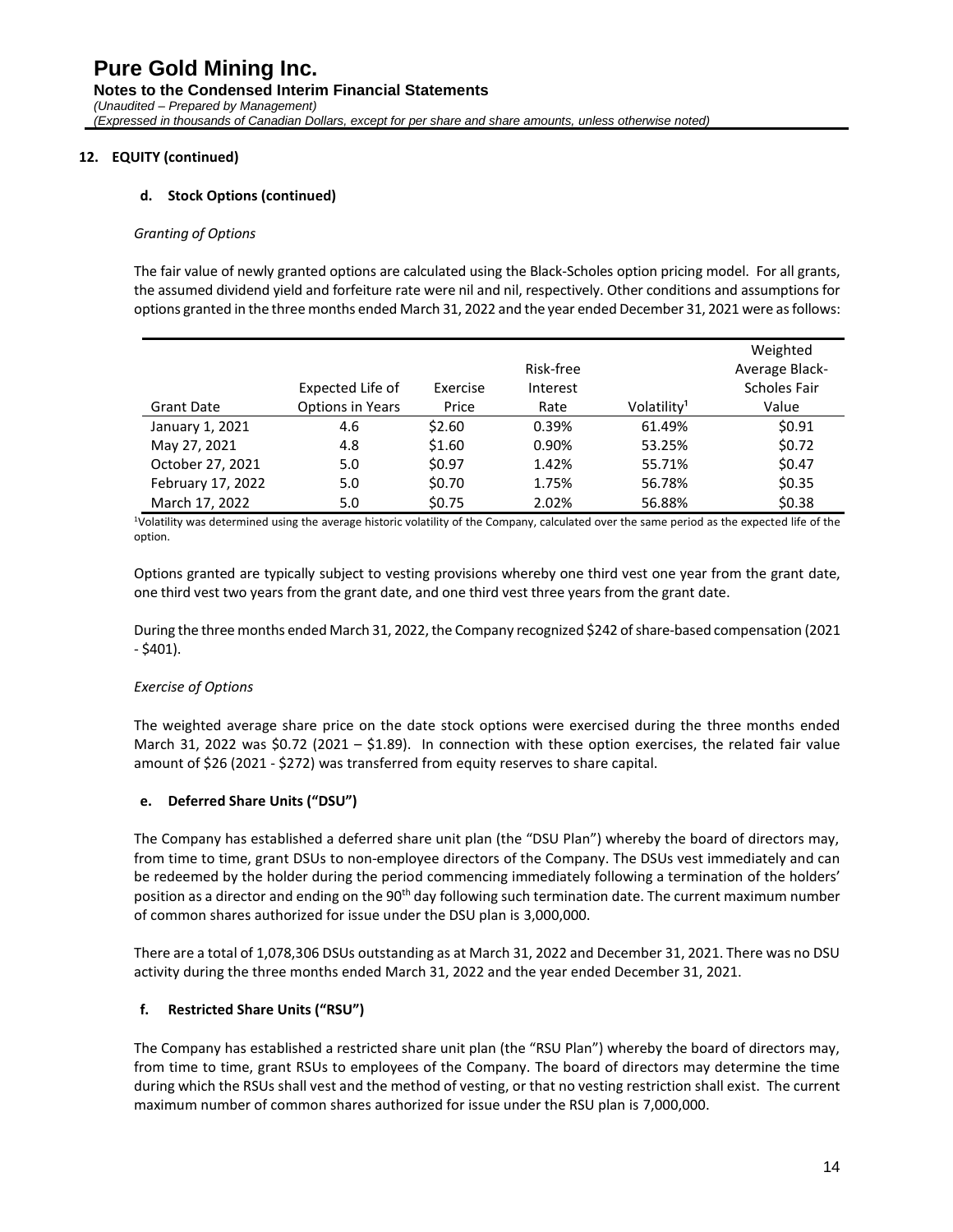#### **f. Restricted Share Units ("RSU") (continued)**

A summary of RSU activity during the period is as follows:

|                                         | Number of   |
|-----------------------------------------|-------------|
|                                         | <b>RSUs</b> |
| Outstanding Balance - December 31, 2020 | 1,134,930   |
| Granted                                 | 200,000     |
| <b>Fxercised</b>                        | (155,962)   |
| Forfeited                               | (188,334)   |
| Outstanding Balance – December 31, 2021 | 990,634     |
| Granted                                 | 3,539,100   |
| Exercised                               | (372,226)   |
| Forfeited                               | (250,000)   |
| Outstanding Balance - March 31, 2022    | 3,907,508   |

RSU expense for the three months ended March 31, 2022 was \$300 (2021 - \$382).

#### **13. REVENUE**

Revenue comprised the following:

|        |                                 | Three months    |
|--------|---------------------------------|-----------------|
|        |                                 | ended March 31, |
|        |                                 | 2021            |
| 2022   |                                 | (Restated)      |
| 18,425 | S                               | 6,562           |
| (57)   |                                 | (21)            |
| 18,368 |                                 | 6,541           |
|        | Three months<br>ended March 31, |                 |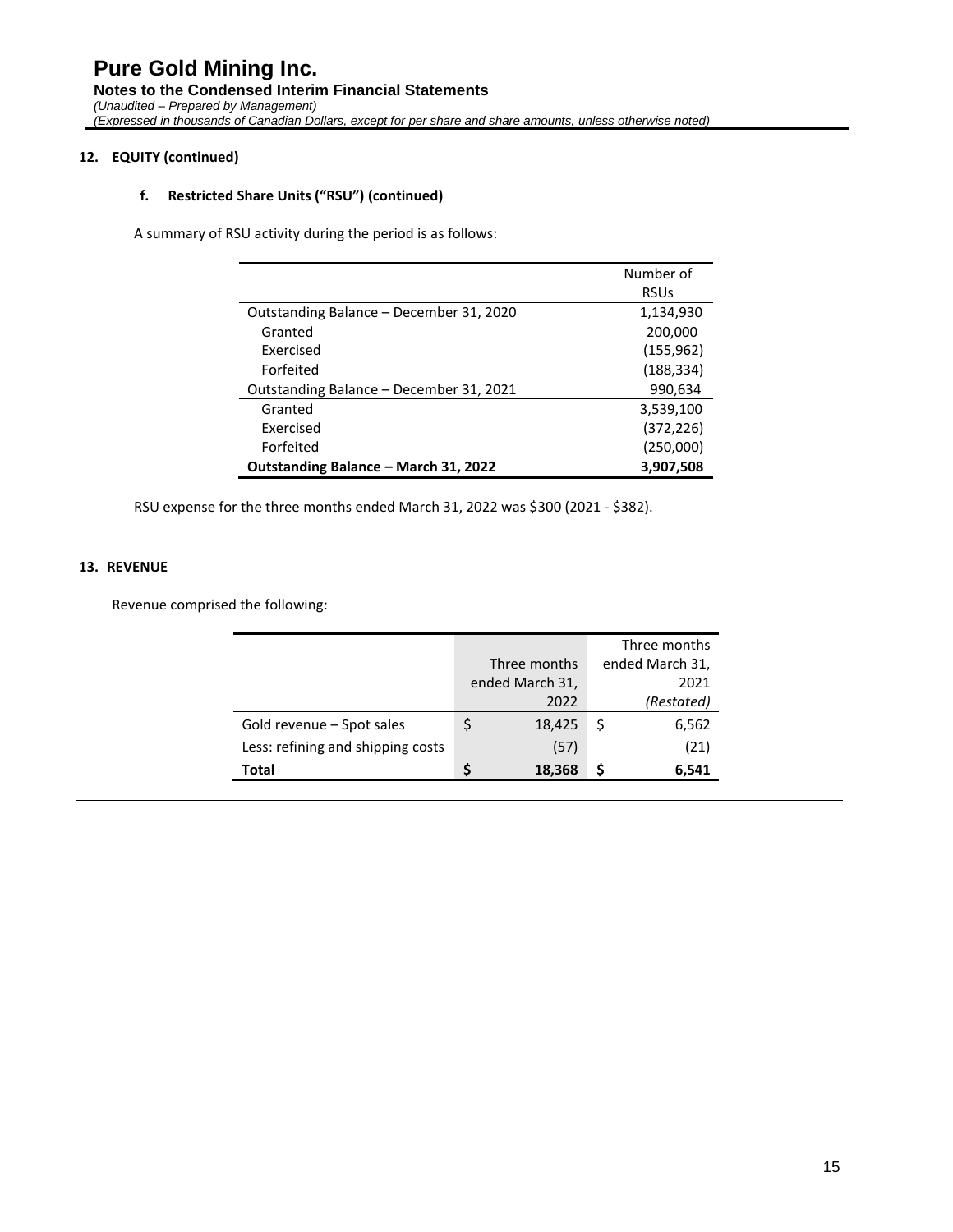#### **14. COST OF SALES**

Cost of sales are comprised of the following:

|                               |                 | Three months    |
|-------------------------------|-----------------|-----------------|
|                               | Three months    | ended March 31, |
|                               | ended March 31, | 2021            |
|                               | 2022            | (Restated)      |
| Labour wages and benefits     | \$<br>12,059    | \$<br>8,684     |
| Raw materials and consumables | 7,127           | 7,212           |
| Contractors                   | 14,006          | 5,770           |
| Site administrative costs     | 2,067           | 2,250           |
| Depreciation and depletion    | 3,044           |                 |
| Share based payments          | 396             | 227             |
| <b>Production costs</b>       | 38,699          | 24,143          |
| Change in inventory           | (572)           | (10, 284)       |
| Inventory write-down          | 3,636           | 8,268           |
| Total                         | 41,763          | Ş<br>22,127     |

#### **15. CORPORATE ADMINISTRATIVE COSTS**

Corporate administrative costs are comprised of the following:

|                                   |    | Three months    | Three months    |       |  |
|-----------------------------------|----|-----------------|-----------------|-------|--|
|                                   |    | ended March 31, | ended March 31, |       |  |
|                                   |    | 2022            |                 | 2021  |  |
| Wages, consulting and director    | \$ | 450             | \$              | 601   |  |
| fees                              |    |                 |                 |       |  |
| Share-based compensation          |    | 147             |                 | 495   |  |
| <b>Professional fees</b>          |    | 216             |                 | 124   |  |
| Investor relations                |    | 82              |                 | 424   |  |
| Office costs                      |    | 94              |                 | 282   |  |
| Corporate listing and filing fees |    | 76              |                 | 110   |  |
| Depreciation                      |    | 59              |                 | 42    |  |
| Total                             | ς  | 1,124           |                 | 2,078 |  |
|                                   |    |                 |                 |       |  |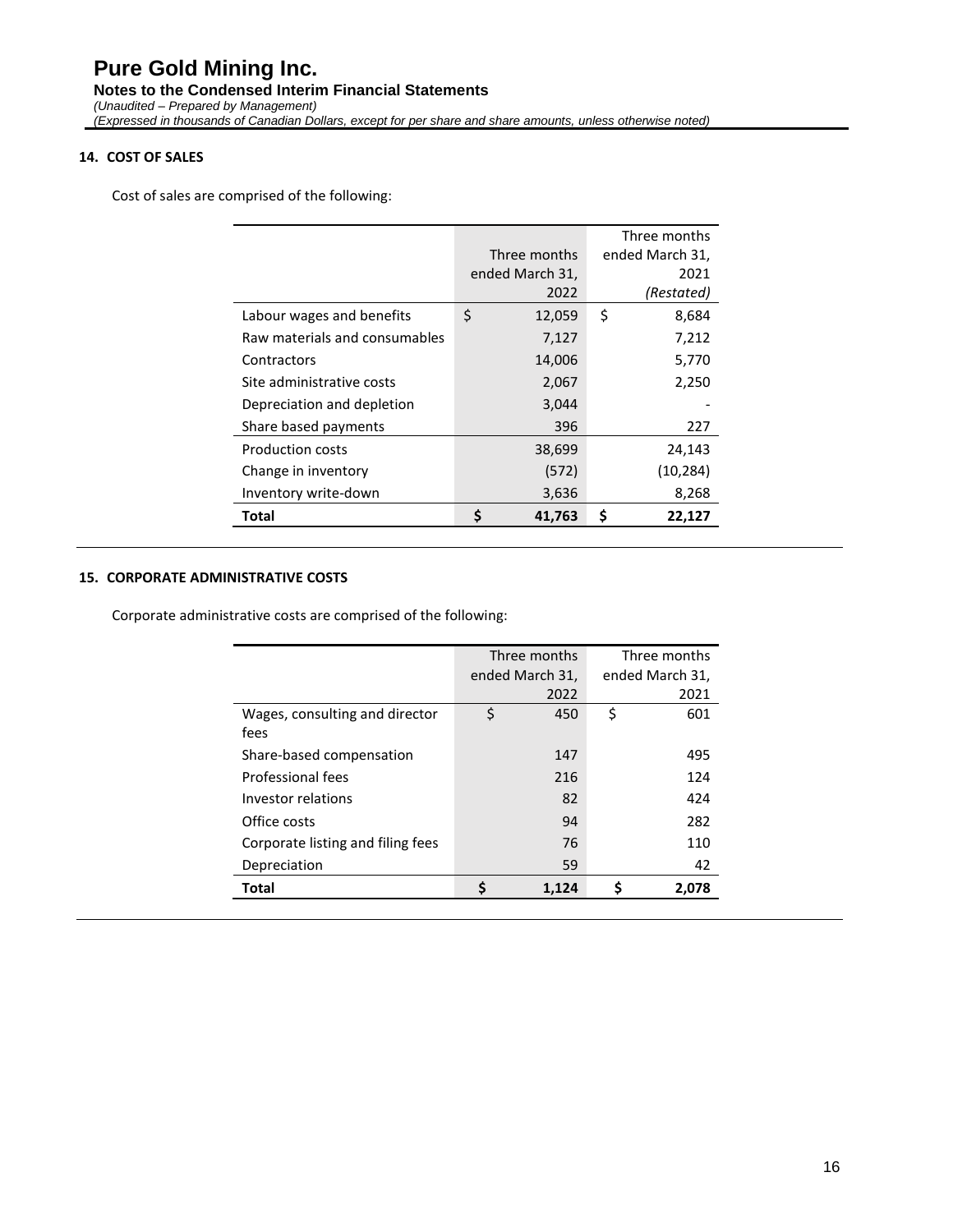#### **16. INTEREST AND FINANCING COSTS**

Interest and financing costs are comprised of the following:

|                                            |                 | Three months |  | Three months    |
|--------------------------------------------|-----------------|--------------|--|-----------------|
|                                            | ended March 31, |              |  | ended March 31, |
|                                            |                 | 2022         |  | 2021            |
| Credit Facility interest expense           |                 | 5,407        |  |                 |
| Deferred transaction costs<br>amortization |                 | 68           |  |                 |
| Financing fees on leases                   |                 | 143          |  | 9               |
| Reclamation accretion expense              |                 | 70           |  | 36              |
| Total                                      |                 | 5,688        |  | 45              |

Prior to the start of commercial production on August 1, 2021, Credit Facility interest expense and deferred transaction costs were capitalized to Mineral Properties, plant and equipment.

#### **17. RELATED PARTY TRANSACTIONS**

#### Oxygen Capital Corp ("Oxygen").

Oxygen is a private company partially owned by one officer and director of the Company. Oxygen provides technical and administrative services to the Company under an Amended Technical and Administrative Services Agreement (the "Oxygen Agreement") at cost, including providing some staff who are seconded to the Company, office facilities and other administrative functions. As at March 31, 2022, Oxygen holds a refundable deposit of \$396 on behalf of the Company (December 31, 2021 - \$396). During the three months ended March 31, 2022, a total of \$554 (2021 - \$646) was paid or accrued to Oxygen as a reimbursement of costs incurred by Oxygen on behalf of the Company. As at March 31, 2022, the Company has a payable amount to Oxygen of \$263 (December 31, 2021 - \$293).

The Oxygen Agreement may be terminated by either party giving at least 180 days' prior written notice of such termination. Upon termination, by the Company, of the Oxygen Agreement, the Company shall pay to Oxygen an amount equal to the average general and administrative monthly costs incurred under the Agreement for the previous six month period, the Company's share of committed lease costs, any employee termination fees due under the Agreement as a result of the termination as such term is defined under the Agreement, and the Company's share of any contractual obligations entered into on its behalf by Oxygen.

#### Compensation of key management personnel

Key management includes members of the Board, the President and Chief Executive Officer, the VP Business Development and Chief Financial Officer, the VP Finance and Corporate Secretary, and the VP of Exploration and Technical Services. The total compensation paid or payable to key management for employee services directly or via Oxygen is as follows:

|                           | Three months    | Three months    |
|---------------------------|-----------------|-----------------|
|                           | ended March 31, | ended March 31, |
|                           | 2022            | 2021            |
| Salaries and other short- | 374             | 406             |
| term employee benefits    |                 |                 |
| Directors fees            | 100             | 133             |
| Share-based compensation  | 633             | 554             |
| Total                     | 1.107           | 1.093           |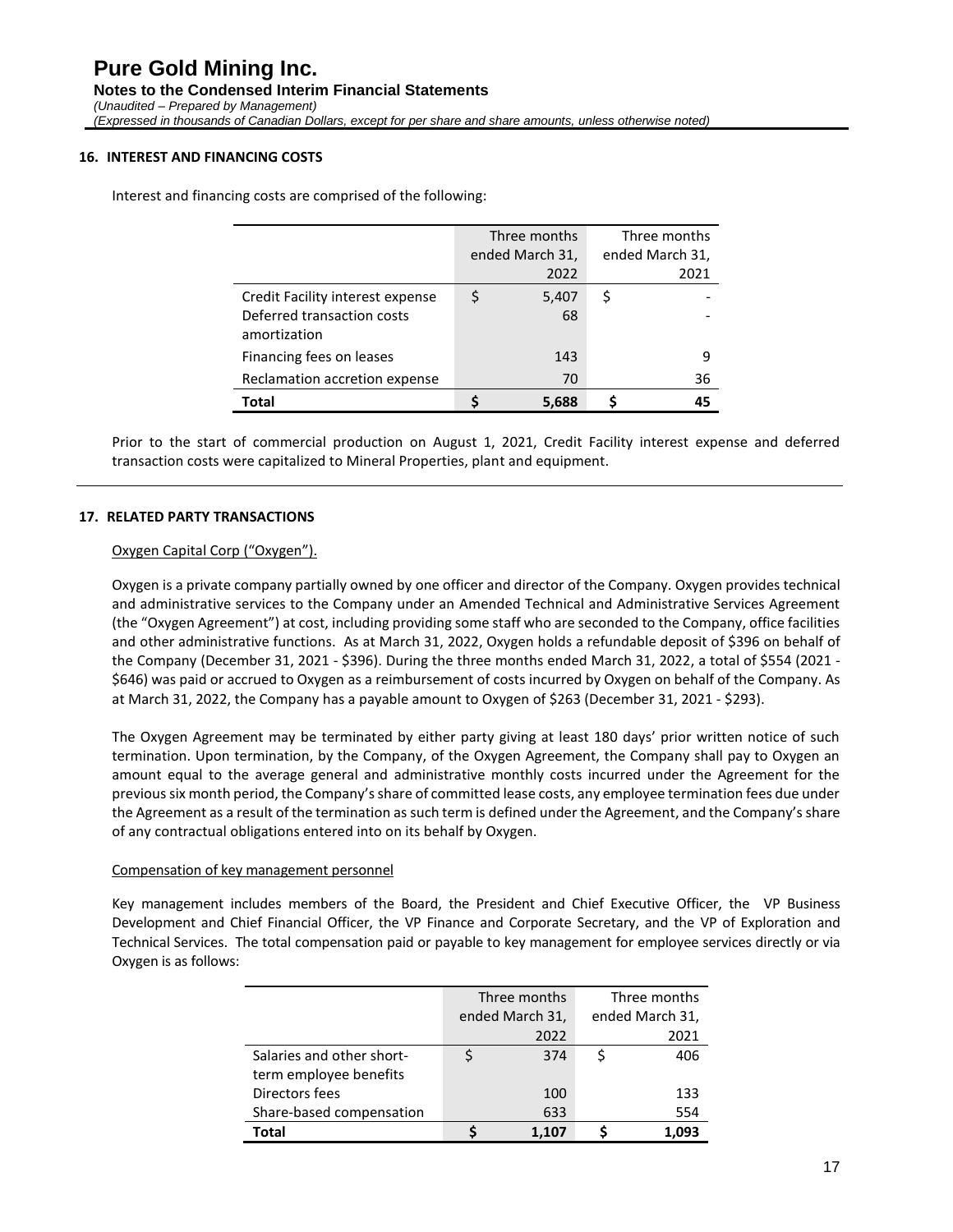### **Pure Gold Mining Inc. Notes to the Condensed Interim Financial Statements** *(Unaudited – Prepared by Management) (Expressed in thousands of Canadian Dollars, except for per share and share amounts, unless otherwise noted)*

#### **18. COMMITMENTS & CONTINGENCIES**

|             | Total     | Within 1 |
|-------------|-----------|----------|
|             |           | year     |
| Loans and   |           |          |
| borrowings  | \$148,146 | 148,146  |
| Accounts    |           |          |
| payable and |           |          |
| accrued     |           |          |
| liabilities | \$22,425  | 22,425   |
| Production  |           |          |
| linked      |           |          |
| payments    | S5.849    | 5.849    |

As at March 31, 2022, the Company was in default of its Credit Facility covenants, and as a result, all balances relating to the Credit Facility have been classified as current. A waiver was obtained from its lenders subsequent to March 31, 2022 to waive all defaults under the Credit Facility (Note 8).

Additionally, as at March 31, 2022, the Company is committed to incur qualifying expenditures pursuant to the June 2020 financing, whereby the Company must incur \$15,000 of Canadian exploration expenditures ("CEE"), before January 1, 2023. If the Company does not spend these funds in compliance with the Government of Canada flowthrough regulations, it may be subject to litigation from various counterparties. As at March 31, 2022, the Company had incurred \$9,590 in qualifying expenditures, with \$5,410 remaining to be spent in 2022.

#### **19. FINANCIAL INSTRUMENTS**

#### **Fair value measurements**

Fair value is based on available public market information or, when such information is not available, estimated using present value techniques and assumptions concerning the amount and timing of future cash flows and discount rates which factor in the appropriate credit risk.

All financial instruments for which fair value is recognized or disclosed are categorized within a fair value hierarchy based on the lowest level input that is significant to the fair value measurement as a whole. There are three levels of the fair value hierarchy that prioritize the inputs to valuation techniques used to measure fair value, with Level 1 inputs having the highest priority. The three levels of the fair value hierarchy are described below:

**Level 1** – Unadjusted quoted prices in active markets that are accessible at the measurement date for identical, unrestricted assets or liabilities.

**Level 2** – Quoted prices in markets that are not active, or inputs that are observable, either directly or indirectly, for substantially the full term of the asset or liability; and

**Level 3** – Prices or valuation techniques that require inputs that are both significant to the fair value measurement and unobservable (supported by little or no market activity).

At March 31, 2022, the carrying amounts of cash, short-term investments, deposits, accounts payable and accrued liabilities are considered to be a reasonable approximation of their fair values, due to their short-term nature.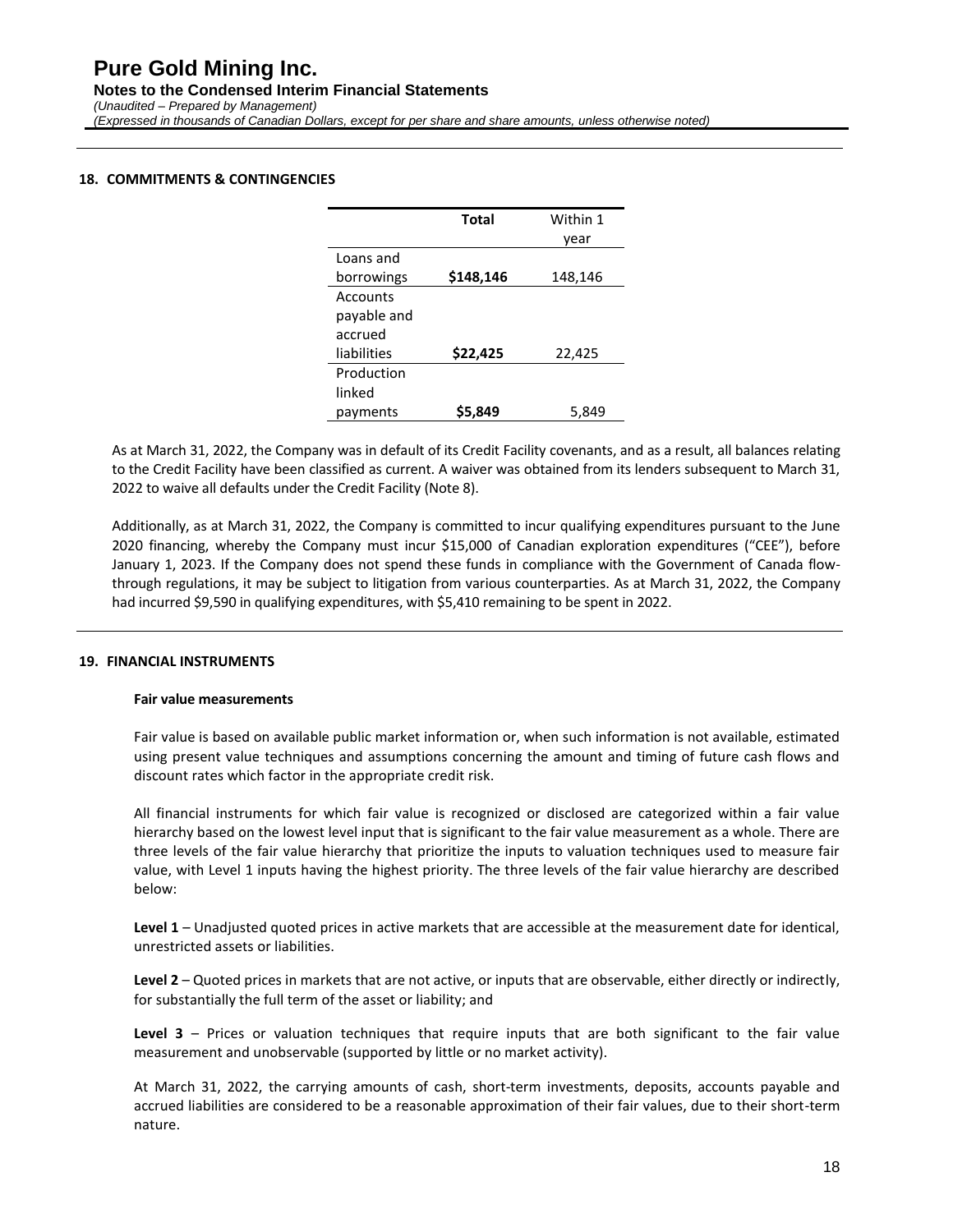#### **19. FINANCIAL INSTRUMENTS (continued)**

#### **Fair value measurements (continued)**

|                                     | March 31, 2022 |          |  | December 31, 2021 |        |          |                   |         |
|-------------------------------------|----------------|----------|--|-------------------|--------|----------|-------------------|---------|
|                                     |                | Carrying |  |                   |        | Carrying |                   |         |
|                                     |                | amount   |  | <b>Fair value</b> | amount |          | <b>Fair value</b> |         |
| Credit Facility                     |                | 111,701  |  | 109,607           |        | 112,516  |                   | 113,228 |
| <b>Production Payment Agreement</b> |                | 4,575    |  | 4,575             |        | 4,682    |                   | 4,592   |
| Interest rate floor derivative      |                | 2.973    |  | 2,973             |        | 6,188    |                   | 6,188   |
| Gold stream derivative liabilities  |                | 43,490   |  | 43,490            |        | 44.715   |                   | 44.715  |

At March 31, 2022 the fair values of the embedded derivatives in the Credit Facility and the Gold Stream were determined using Level 3 inputs.

The fair value of the embedded derivatives in the Credit Facility was determined using the Hull-White valuation model. Key inputs include: the US dollar swap curve and the Company's credit spread and the Company's life of mine production profile.

The fair value of the Gold Stream was determined using a discounted cash flow model. Components to fair value at each reporting date include:

- Change in the risk-free interest rate
- Change in the Company's credit spread
- Change in any expected ounces to be delivered
- Change in expected future metal prices
- Life of mine production profile

A 1% change in discount rate would have a \$1,592 impact on the fair value of the Gold Stream derivative. A 1% change in gold price would have a \$44 impact on the fair value of the Gold Stream derivative.

The Company's policy for determining when a transfer occurs between levels in the fair value hierarchy is to assess the impact at the date of the event or the change in circumstances that could result in a transfer. There were no transfers between levels in the fair value hierarchy during the year ended March 31, 2022.

#### **20. SUPPLEMENTAL CASH FLOW INFORMATION**

|                                                             |  | Three months<br>ended March 31, |  | Three months<br>ended March 31, |  |  |
|-------------------------------------------------------------|--|---------------------------------|--|---------------------------------|--|--|
| <b>Non-Cash Investing and Financing Activities</b>          |  | 2022                            |  | 2021                            |  |  |
| Change in estimate of provision for closure and reclamation |  | $2,036$ \$                      |  | 2,176                           |  |  |
| Recognition of lease liability                              |  | 1.949                           |  |                                 |  |  |